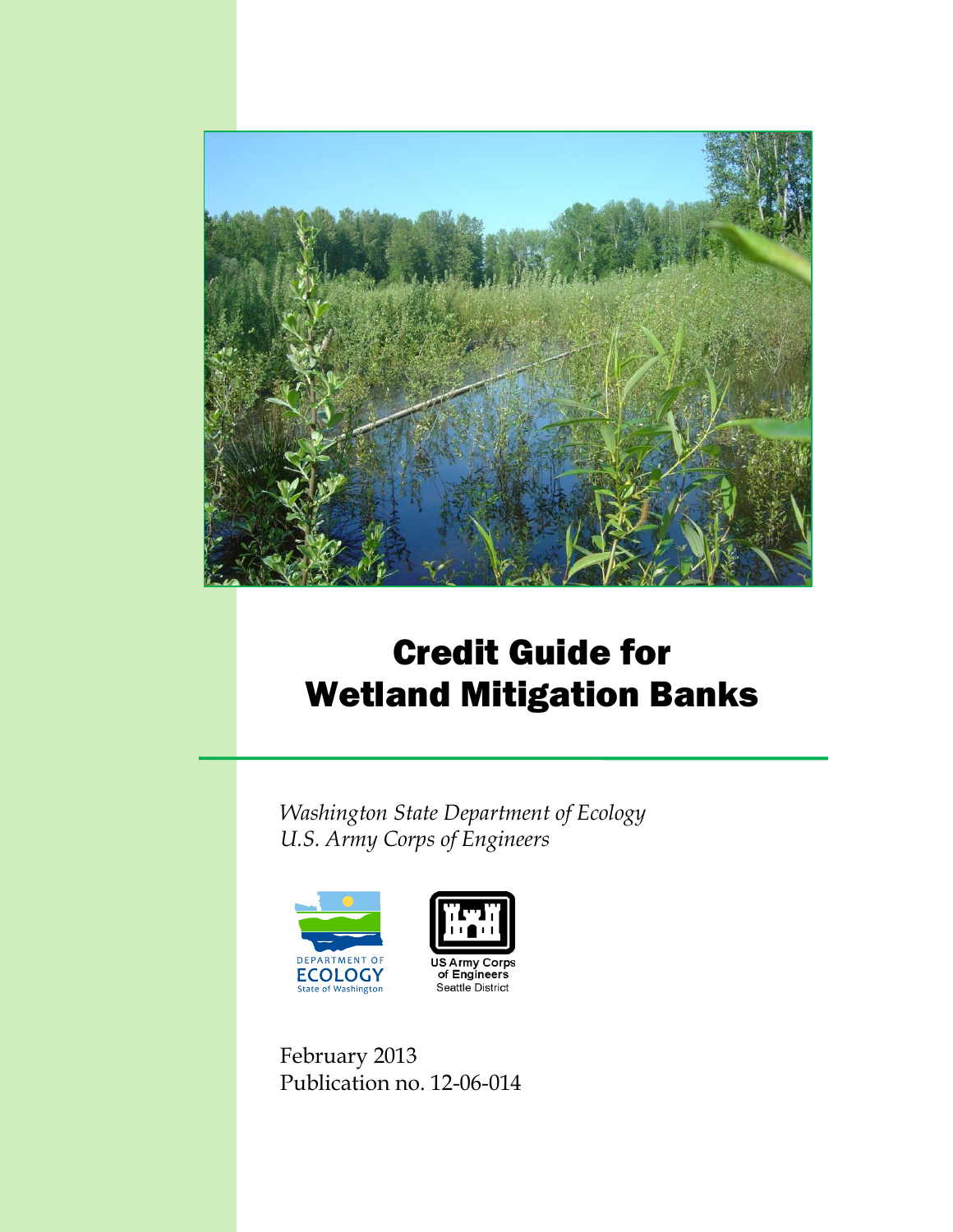### Publication and Contact Information

This report is available on the following websites:

Department of Ecology: <https://fortress.wa.gov/ecy/publications/SummaryPages/1206014.html>

U.S. Army Corps of Engineers:

[http://www.nws.usace.army.mil/Missions/CivilWorks/Regulatory/PermitGuideboo](http://www.nws.usace.army.mil/Missions/CivilWorks/Regulatory/PermitGuidebook/Mitigation.aspx) [k/Mitigation.aspx](http://www.nws.usace.army.mil/Missions/CivilWorks/Regulatory/PermitGuidebook/Mitigation.aspx)

For more information contact:

Washington State Department of Ecology - [www.ecy.wa.gov](http://www.ecy.wa.gov/) Shorelands and Environmental Assistance Program P.O. Box 47600 Olympia, WA 98504-7600 Phone: 360-407-6600

U.S. Army Corps of Engineers - [www.nws.usace.army.mil](http://www.nws.usace.army.mil/) Seattle District, Regulatory Branch P.O. Box 3755 Seattle, WA 98124-3755 Phone: 206-764-3495

*If you need this document in a format for the visually impaired, call the Shorelands and Environmental Assistance Program at 360-407-6600. Persons with hearing loss can call 711 for Washington Relay Service. Persons with a speech disability can call 877-833-6341.*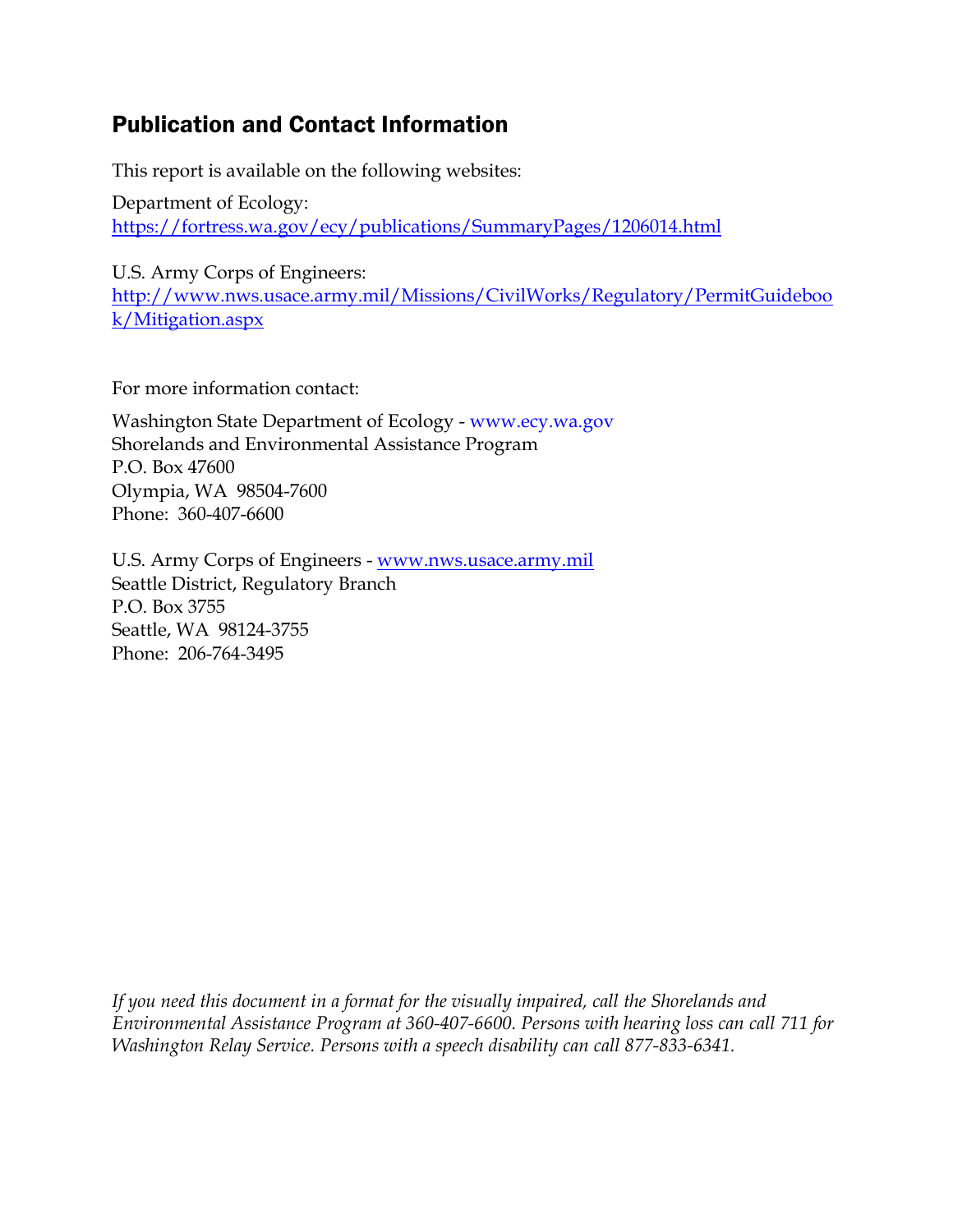# Credit Guide for Wetland Mitigation Banks

*by*

*Interagency Review Team: Kate Thompson, Kim Harper, Yolanda Holder, Christina Merten, Gail Terzi, Brad Murphy, and Lauren Driscoll*

> Shorelands and Environmental Assistance Program Washington State Department of Ecology Olympia, Washington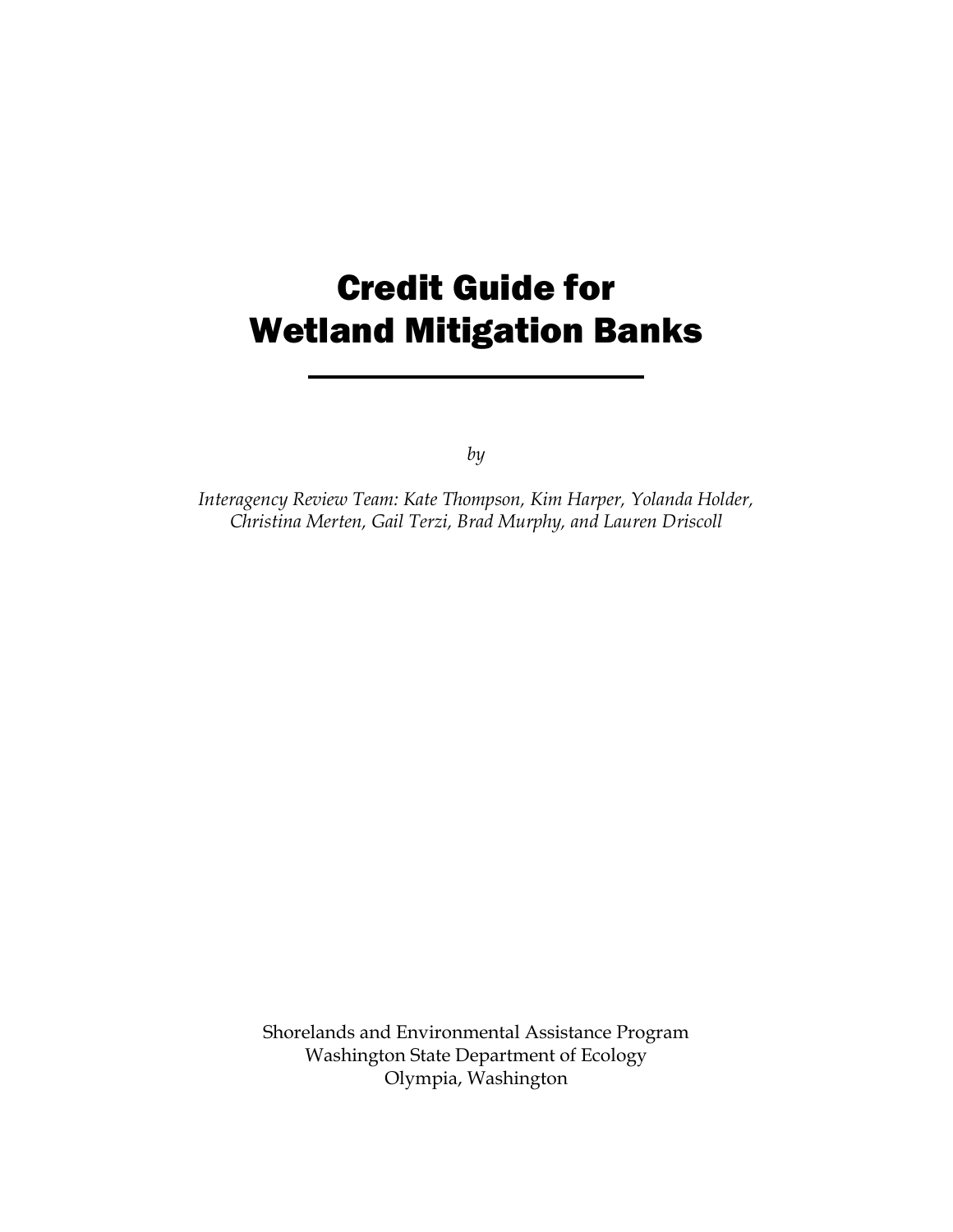# **Table of Contents**

| Page |
|------|
|      |
|      |
|      |
|      |
|      |
|      |
| .17  |
|      |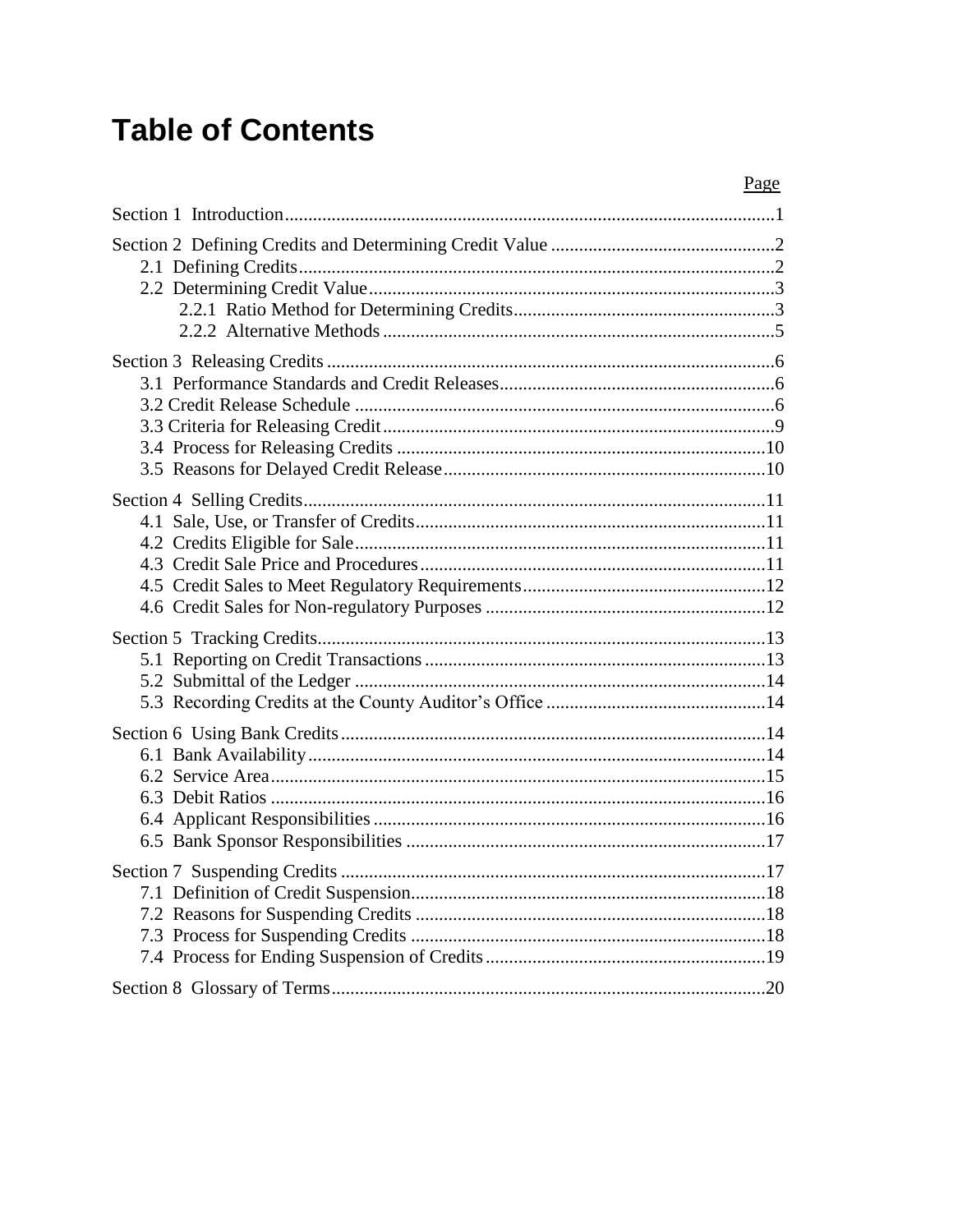## <span id="page-4-0"></span>**Section 1 Introduction**

The Washington State Department of Ecology (Ecology) and the Seattle District U.S. Army Corps of Engineers (Corps), co-chairs of the Interagency Review Team, developed this credit guide to clarify the terms, uses, and measures of credits as they apply to wetland mitigation banking (banking) in the state of Washington. This guide is intended for use by bank sponsors (sponsors), those who use banks to satisfy mitigation requirements, and local, state, and federal agencies that regulate impacts to aquatic resources. This guide is consistent with state and federal rules that apply to wetland mitigation banking<sup>1</sup>. Ecology and the Corps reserve the right to make exceptions to or modify this guide when doing so would benefit the public interest, the aquatic environment, and/or wetland mitigation banks operating in Washington State.

The **Interagency Review Team (IRT)** is an interagency group of federal, state, tribal, and local regulatory and resource agency representatives who are invited to participate in negotiations with the bank sponsor on the terms and conditions of the Mitigation Banking Instrument and oversee the management and operation of the bank. The IRT in the state of Washington is typically **co-chaired**<sup>2</sup> by the Seattle District U.S. Army Corps of Engineers and the Washington State Department of Ecology. For tribal mitigation banks, the Corps is the chair of the IRT. In this guide, the term IRT is used to convey the negotiation between the sponsor and the IRT and the final decision-making authority of the co-chairs.

The term *credit* is used in a variety of ways, with various interpretations and measurements in the compensatory mitigation arena. For the purposes of this guide, a **credit** is defined as a unit of trade representing the increase in the ecological value or services of a bank site, as measured by acreage, functions, or by some other approved and appropriate assessment method. This guide discusses the following credit topics:

- Defining Credits
- Determining Credit Value
- Credit Release and Criteria
- Credit Release Schedule
- Selling Credits
- Tracking Credits
- Credit Use
- Suspension of Credits

The **Mitigation Banking Instrument (MBI)** is the documentation of agency(s) and sponsor concurrence on the objectives and administration of the bank. The MBI describes the physical and legal characteristics of the bank and how the bank will be established, operated, and used.

 $^1$  33 CFR Parts 325 and 332 and 40 CFR part 230, Compensatory Mitigation for Losses of Aquatic Resources; Chapter 173-700 WAC, Wetland Mitigation Banks

 $^{2}$  The co-chairs typically consult with the IRT before making final credit decisions.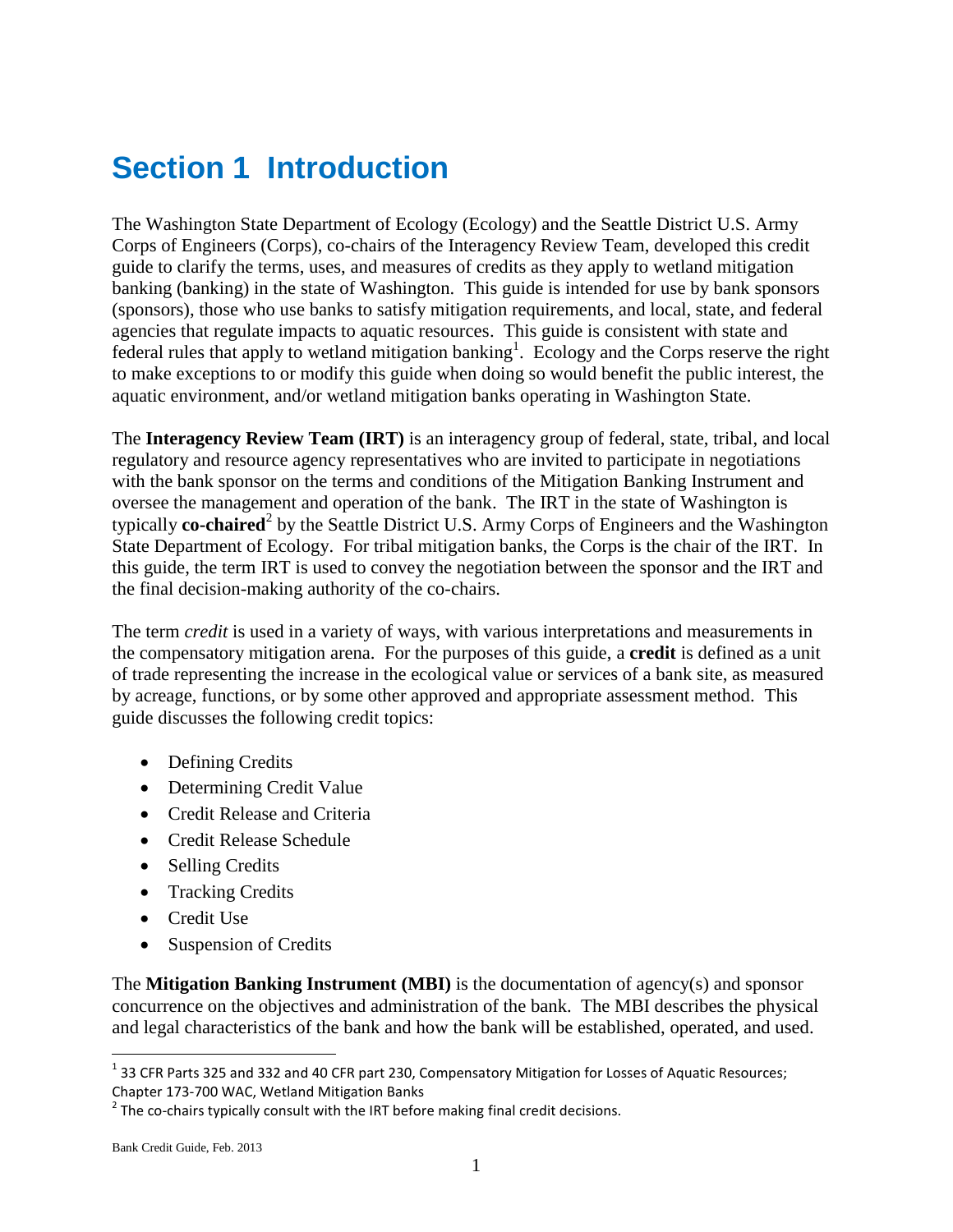The MBI clearly lays out the responsibilities, obligations, and time frames that the sponsor and IRT will operate under for a specific wetland mitigation bank. Decisions about credits are made after negotiations between the sponsor and the IRT, and are documented in the MBI.

<span id="page-5-0"></span>Definitions for the bolded text in this document are located in Section 8 Glossary of Terms.

# **Section 2 Defining Credits and Determining Credit Value**

This section defines what a wetland mitigation bank credit is and how its value is determined. It provides information on two different methods for determining how many credits a bank may receive and gives general criteria for what constitutes an acceptable crediting method.

## <span id="page-5-1"></span>**2.1 Defining Credits**

Credits are the trading medium that is used to represent the ecological gains at a bank site. The gains are typically considered in terms of the lift in functions for wetlands or other aquatic resources that are expected to result from the types of activities implemented at the bank site. The number of credits earned by a bank is therefore based on the quantity and quality of the resources that are **restored, created (established), enhanced, or preserved**. Credits may be measured in terms of acreage, functional units, or some other assessment method.

The number of **potential credits** a bank may earn is determined by the sponsor and IRT during the bank certification process, typically after the site design is developed. This total of potential credits is an estimated amount that may vary depending on actual performance of the bank. Credits are periodically released by the IRT throughout the **establishment period** of a bank, which typically lasts for 10 to 12 years, as **performance standards** are met. Once a potential credit is released by the IRT, it becomes an **available credit**. These available credits can then be sold, used, or transferred by the bank sponsor. If an available credit is sold or transferred to another entity, but isn't associated with a regulatory requirement at the time of purchase it is called a **reserved credit.** Once an available or reserved credit is withdrawn from the bank to meet regulatory requirements for compensatory mitigation it is considered a **debited credit**.

Wetland mitigation bank credits in Washington State are considered to be **universal credits.** Each credit at a particular bank represents the same unit of value rather than a specific habitat type or wetland function. Credits are not divided into categories such as forested wetland credits vs. scrub-shrub wetland credits or water quality vs. wildlife habitat function credits. In general, banks are designed to provide a variety of plant communities, aquatic features, and functions to better address the range of resource impacts that may occur in the **service areas** of the banks.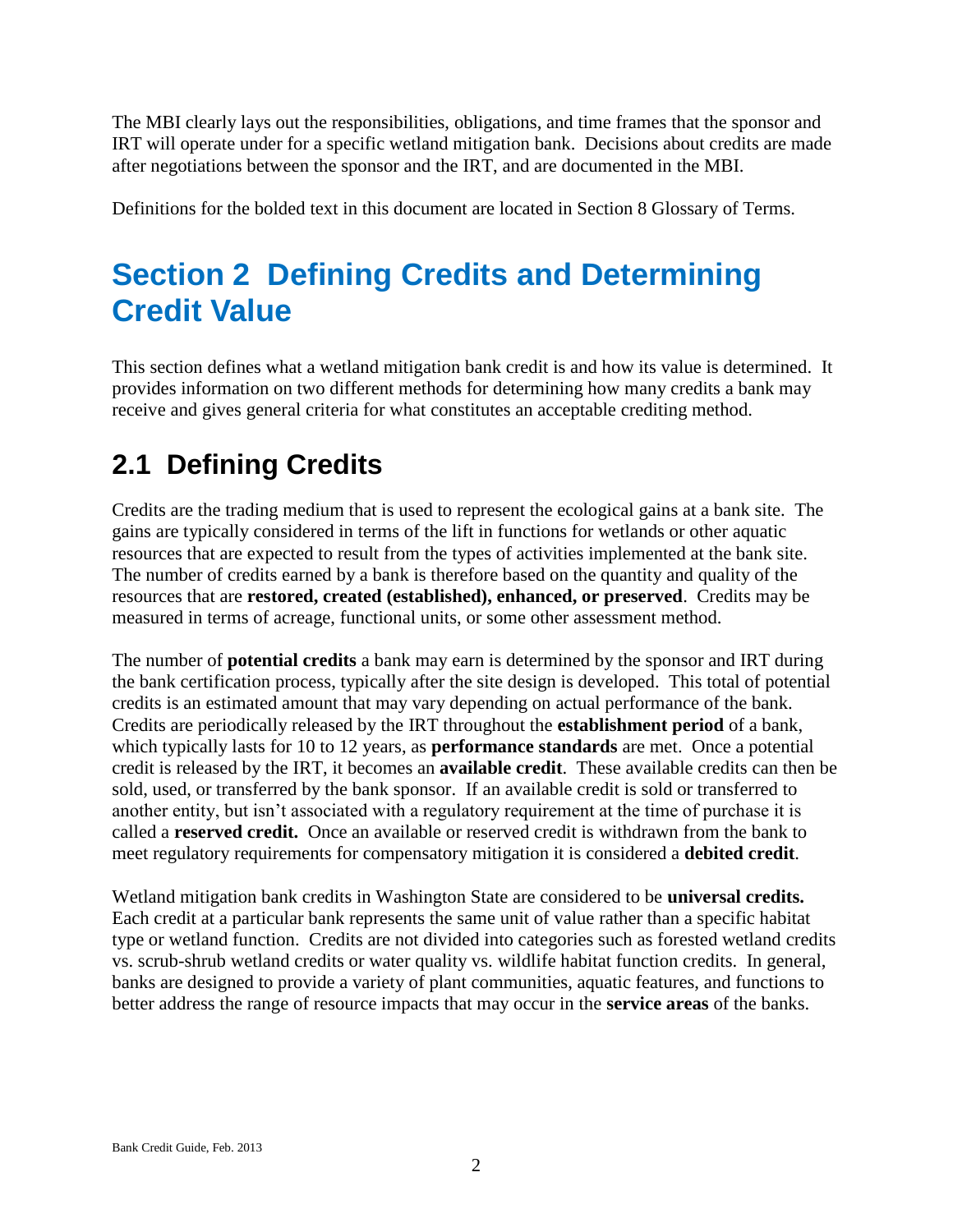### <span id="page-6-0"></span>**2.2 Determining Credit Value**

The credit value of a bank is generally thought of in terms of the extent of the lift in ecological function that will be achieved at the site. It is not feasible for most bank sponsors or agency regulators to measure actual function levels in this context so we use simpler measures as surrogates to estimate functional increases. Methods vary for determining the number of potential credits a wetland mitigation bank may generate. Regardless of the method used, the total potential credits are an estimate of what the value of the bank will be after it has achieved all of its goals and performance standards.

The method for calculating credits and the number of credits are typically proposed by the bank sponsor and then are negotiated with the IRT prior to final approval. The value of a credit varies among banks because wetland mitigation banks vary in the type and extent of functional lift of resources, and because banks may use differing methods of calculating credits. Within each bank, the same method should be used to calculate both the potential credit value and the number of credits needed to provide compensation for impact projects. That method may change over the life of the bank, if approved by the IRT.

#### <span id="page-6-1"></span>**2.2.1 Ratio Method for Determining Credits**

The most commonly used method for determining potential credits relies on establishing conversion rates, also called ratios, based on the planned acreage for each mitigation activity proposed for the bank site. For clarity, we refer to this as the Ratio Method in this guide. Mitigation activities generally include some combination of restoration (re-establishment and/or rehabilitation), creation (establishment), enhancement, and preservation, although all of these may not necessarily be undertaken at one bank site. Under this method, the credit unit is usually defined as area of wetland or upland that receives the activity.

The Ratio Method is the default method for determining credits, as described in the Washington State Rule on wetland mitigation banks (WAC 173-700-312 through 173-700-320) and the Federal Rule on compensatory mitigation [33 CFR 332.3(f)(2)]. Sponsors should use this method unless they receive written approval from the co-chairs to use an alternative approach.

As required by the State Rule, credit conversion rates should be within the ranges shown in Table 1 on the next page. These rates are a ratio of area of activity to credit potentially earned. For example, a ratio of 2:1 for re-establishment means that for every two acres of the bank site where wetland is re-established, the bank earns one potential credit. Rehabilitation, enhancement, and preservation of wetlands generally have higher ratios, thus earning less credit than other activities, because they do not increase wetland area. Enhancement also generally has a higher risk of failure associated with it. Uplands generally earn the least credit because they do not directly provide wetland functions. However, the extent to which uplands on the bank site contribute to the protection or functioning of the wetlands or other aquatic resources is factored into the ratios assigned to those upland areas.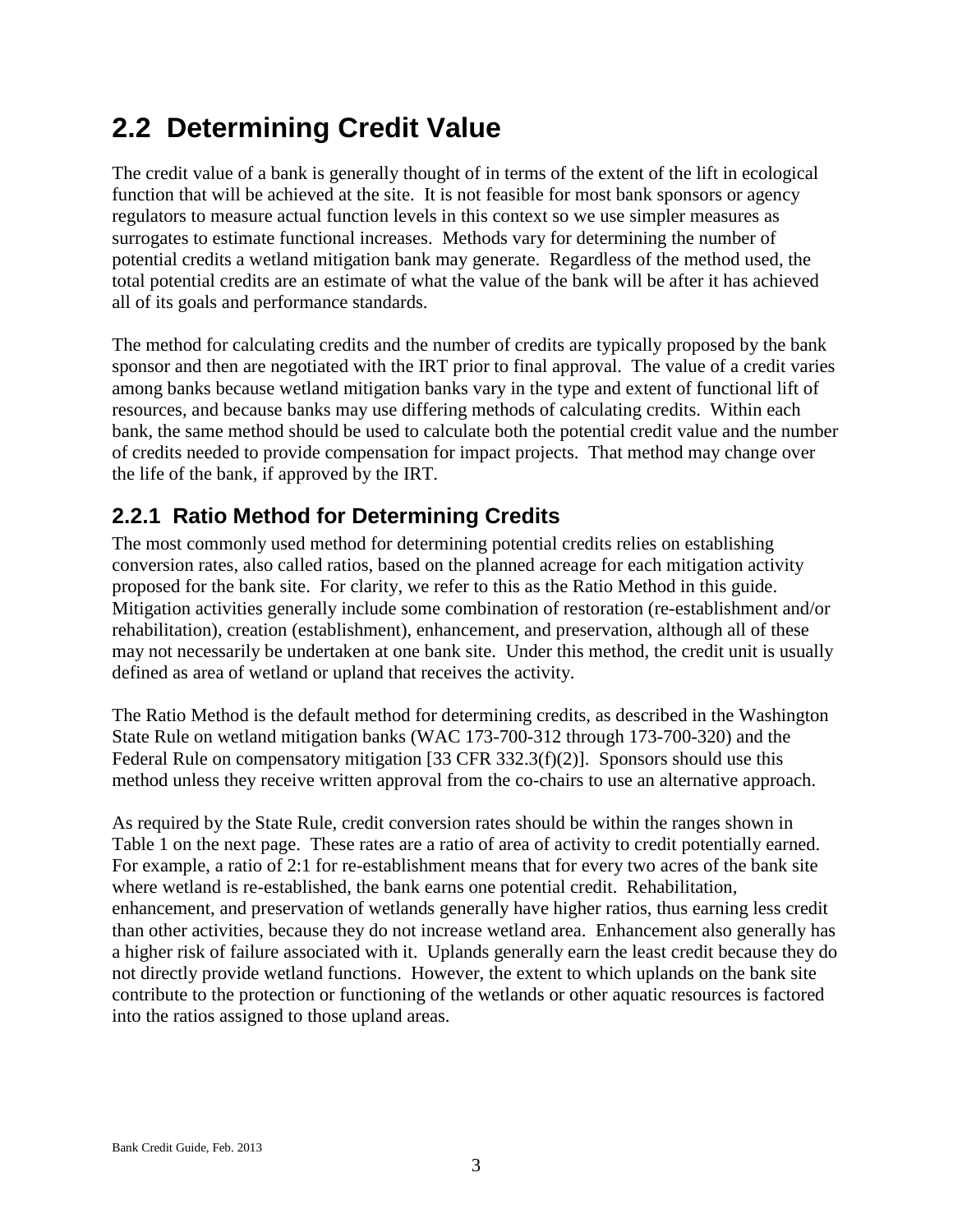|  |  | <b>Table 1 Credit Conversion Rates for Mitigation Banks</b> |  |  |  |
|--|--|-------------------------------------------------------------|--|--|--|
|--|--|-------------------------------------------------------------|--|--|--|

| <b>Mitigation Activity</b>                                                                                 | <b>Conversion Rate</b><br>(Area of Activity: Credit) |
|------------------------------------------------------------------------------------------------------------|------------------------------------------------------|
| <b>Wetlands</b>                                                                                            |                                                      |
| Re-establishment                                                                                           | 1:1 to $2:1$                                         |
| Creation (Establishment)                                                                                   | 1:1 to $2:1$                                         |
| Rehabilitation of altered processes                                                                        | $2:1$ to $3:1$                                       |
| Enhancement of wetland structure                                                                           | $3:1$ to $5:1$                                       |
| Preservation in combination with re-establishment,<br>creation, rehabilitation, or enhancement of wetlands | 5:1 to 10:1                                          |
| Preservation alone                                                                                         | Case-by-case                                         |
| <b>Uplands</b>                                                                                             |                                                      |
| Upland enhancement                                                                                         | $3:1$ to $10:1$                                      |
| Upland preservation                                                                                        | 8:1 to 15:1                                          |

Source: WAC 173-700-313 and 173-700-318

Ratios are proposed by the bank sponsors and negotiated with the IRT prior to final approval. Within the ranges, conversion rates are negotiated based on factors such as expected lift in function, expected extent of restoration of ecological processes, likelihood of success, rarity of habitat types, and other considerations. Conversion rates outside of the ranges in Table 1 may be considered by the IRT on a case-by-case basis based on similar ecological considerations.

Advantages of using the Ratio Method to determine credits are that it is simple to understand, easy to apply, and clearly explained in the State Rule. The method can be easily applied to debit projects without complex analysis (see Section 6 Using Bank Credits). The method relies on the Washington State Wetland Rating System<sup>3</sup> for determining the rating of the impact wetlands and assigning appropriate ratios for debiting credits. This rating system is widely used and rapid to apply to debit projects.

The main disadvantage is that this qualitative method relies on inference of function achieved at the bank based on the general categories of the proposed mitigation activities. It does not provide any quantitative estimates of lift in function. Therefore, it is difficult to clearly draw direct connections between the number of potential credits and the expected lift in function. There is no clear scientific basis supporting specific conversion rates for different types of mitigation activities, nor for compensating for different categories of impacted wetlands. This can be an issue for agency reviewers who are trying to determine how much credit is adequate or

 $\overline{a}$ <sup>3</sup> Washington State Wetland Rating System for Western Washington, Ecology publication #04-06-025 and Washington State Wetland Rating System for Eastern Washington, Ecology publication #04-06-015.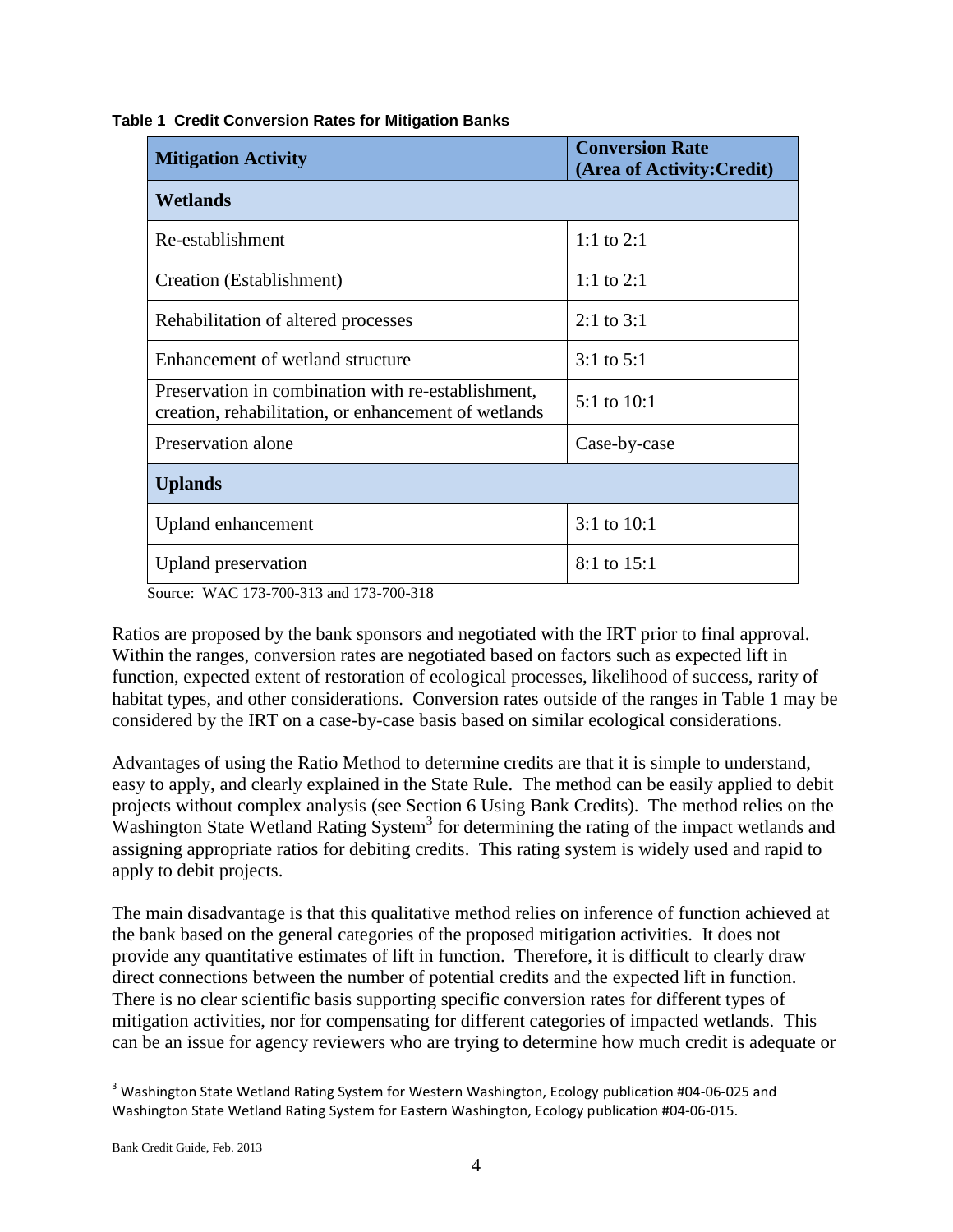even whether the type of lift in function provided by the bank is appropriate compensation for functions lost at impact sites. There may be higher confidence on the adequacy of compensation if the impacted wetlands and the bank include wetlands of the same **Hydrogeomorphic classification (HGM)** and wetland rating.

### <span id="page-8-0"></span>**2.2.2 Alternative Methods**

Bank sponsors who want to propose alternative methods of credit calculation should coordinate with the IRT early in the bank certification process. The IRT may approve use of an alternative to the Ratio Method if the alternative method is:

- Applicable and appropriate for the Pacific Northwest
- Peer-reviewed to demonstrate an appropriate scientific basis
- Able to be applied consistently to the debit project sites as well as to the bank site

Many banks across the nation use methods that are semi-quantitative estimates of functional lift. They are typically based on regionally-developed function assessment methods where existing and expected wetland functions on the bank site are compared using a set of rapidly-assessed field indicators. Expected functional lift is then usually calculated on a per-acre basis. Some banks maintain separate groups of credit for categories of wetland functions, such as wildlife habitat functions vs. water quality functions, and others to calculate a total amount of credit and then track those as universal credits.

In Washington State, there are currently no approved wetland mitigation banks that use a function-based method for determining credits. However, a new method, known as the Credit-Debit Method, was recently developed by Ecology and is currently being used to evaluate compensatory mitigation requirements. The Credit-Debit Method $4$  calculates the number of credits, based on mitigation activities, that can be expected to replace the functions and values that will be lost at a wetland that is filled or damaged. The method is based on the Washington State Wetland Rating System, but it incorporates new concepts in managing wetlands that have emerged since the rating system was published in 2004.

The Credit-Debit Method generates a score for a wetland ranging from 1 to 9 for each of three wetland functions: improving water quality, flood storage and flow reductions, and habitat for plants and animals. The score is based on three aspects of function. These include:

- The potential of the site to provide the function
- The potential of the landscape to maintain each function at the site scale
- The value each function has for society

To calculate the credits for a mitigation site, you multiply the increase in each function score that can be expected when the site is fully functioning by the area in which each mitigation activity is planned for the site. You then add these together to get the total credits, expressed as

<sup>&</sup>lt;sup>4</sup> Calculating Credits and Debits for Compensatory Mitigation in Western Washington, Ecology Publication #10-06-011 and Calculating Credits and Debits for Compensatory Mitigation in Eastern Washington, Ecology Publication #11-06-015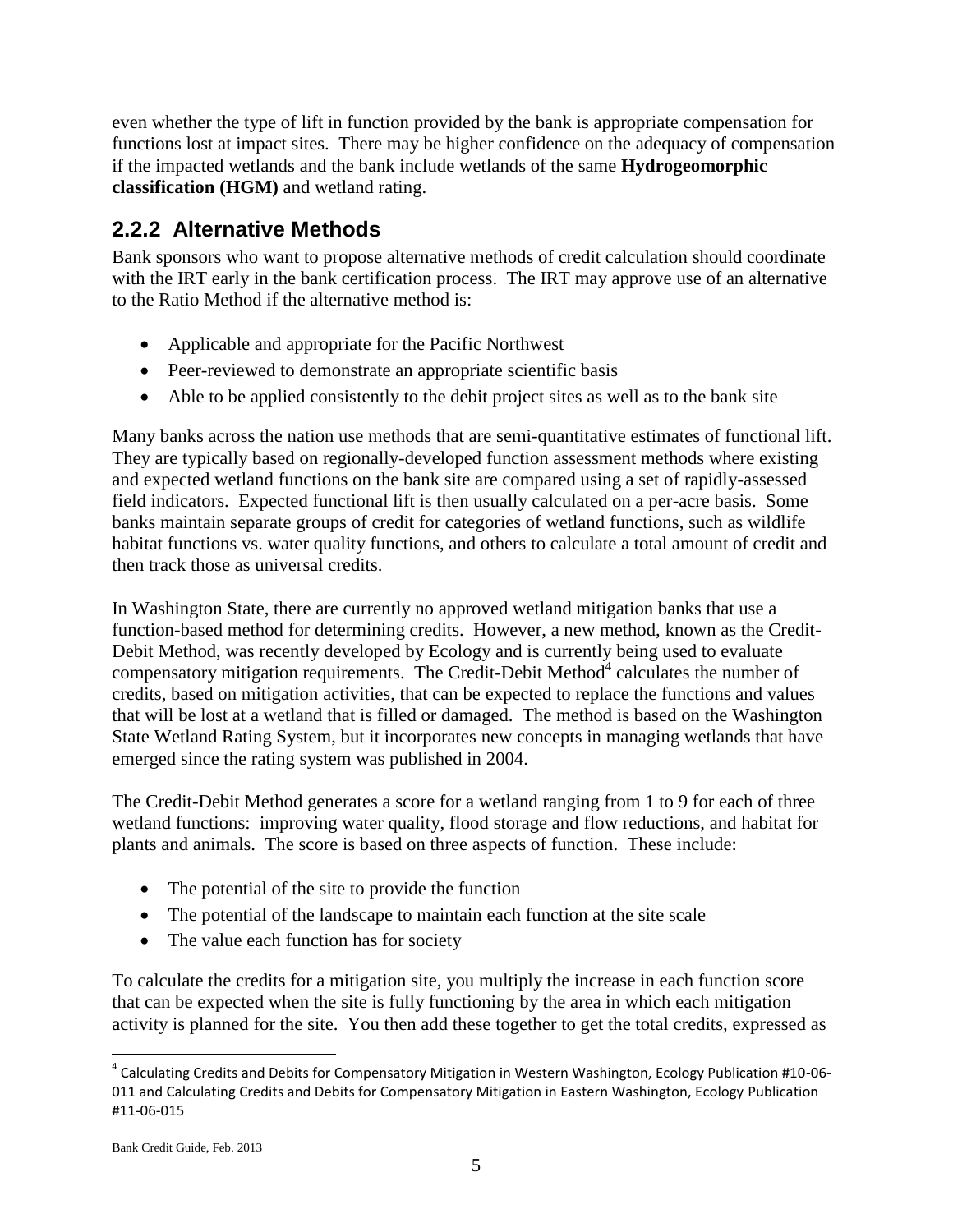**acre-points**. You use the same method for calculating the loss of functions at an impact project site: multiply each function score by the size of the impact and add those subtotals together to get a total debit amount. Calculations may be adjusted depending on the potential risk of failure of a design and the age of the mitigation site when credits are applied to debit projects.

Advantages of the Credit-Debit Method are that it provides a numerical score that allows one to directly compare acre-points lost and gained, and it is based on a rating system that is already widely used and is relatively easy to apply. This method eliminates some of the conjecture associated with the Ratio Method and allows agency reviewers a greater level of confidence in determining appropriate compensatory mitigation. However, the Credit-Debit Method is new and some of the assumptions on which it is based have not been extensively tested.

# <span id="page-9-0"></span>**Section 3 Releasing Credits**

The Federal Rule<sup>5</sup> and State Rule<sup>6</sup> contain specific standards sponsors need to meet in order to have credits released for an approved bank project. This section explains this process further and outlines the procedures for requesting the release of credits from the IRT.

### <span id="page-9-1"></span>**3.1 Performance Standards and Credit Releases**

Performance standards are measurable criteria for determining if the bank's goals and objectives are being achieved<sup>7</sup>. The performance standards are specified in each bank's MBI. In addition, the MBI contains a credit release schedule that outlines how many credits will be awarded once a particular performance standard is met (contained in Appendix D of the MBI). Credits are released by the IRT as a project meets performance standards**.** Credits cannot be sold until they are released.

### <span id="page-9-2"></span>**3.2 Credit Release Schedule**

The sponsor and the IRT negotiate the performance standards and the schedule for the release of credits as part of the MBI approval process.

The State Rule sets the groundwork for these negotiations by establishing maximum percentages of credits to be released once the project achieves specific performance standards (preconstruction, post-construction, and hydrologic). <sup>8</sup> Each of these releases is comprised of either a single performance standard or a whole suite of performance standards. For example, there are

<sup>&</sup>lt;sup>5</sup> CFR §332.8(o)(9)

 $6$  WAC 173-700-330 through 173-700-335 and 173-700-410

 $^7$  Refer to the 2006 Joint Agency Guidance on Wetland Mitigation for information on how to write appropriate performance standards

 $^8$  The maximums established in WAC 173-700-331 through WAC 173-700-333 do not apply to those credits generated by banks involving preservation of wetlands.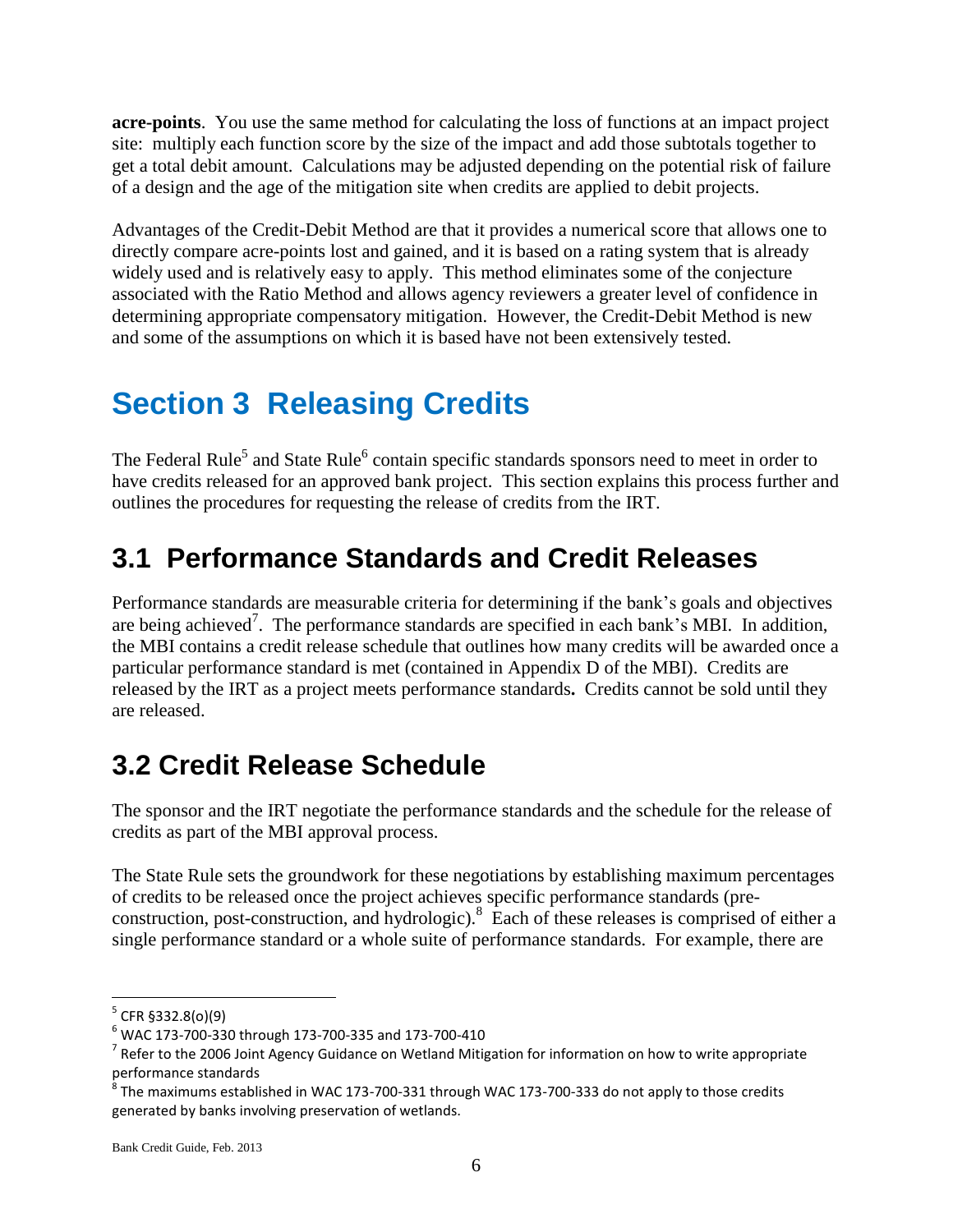four separate pre-construction performance standards which all must be met before the sponsor receives a credit release (see Section 3.3).

In addition to the performance standards highlighted in the State Rule, the sponsor and IRT also negotiate additional performance standards that receive credit upon achievement. For example, credits are awarded once vegetation reaches a certain establishment criteria (i.e., survival, percent cover, and stem density) or when the sponsor demonstrates retention of habitat structures on site. However, the release of credits associated with these performance standards cannot result in a credit release larger than the maximums set forth in the State Rule.

Once finalized, the credit release schedule lists the number or percentage of credits released upon achievement of each performance standard. Table 2, on the next page, is an example credit release schedule that includes the specific performance standards contained within the State Rule and other typical performance standards a bank sponsor is required to meet. The percentage of credits released within a specific year as well as the cumulative percentage is shown along the bottom of the table. The percentages highlighted in \*red correspond to the maximum amount allowed in the State Rule.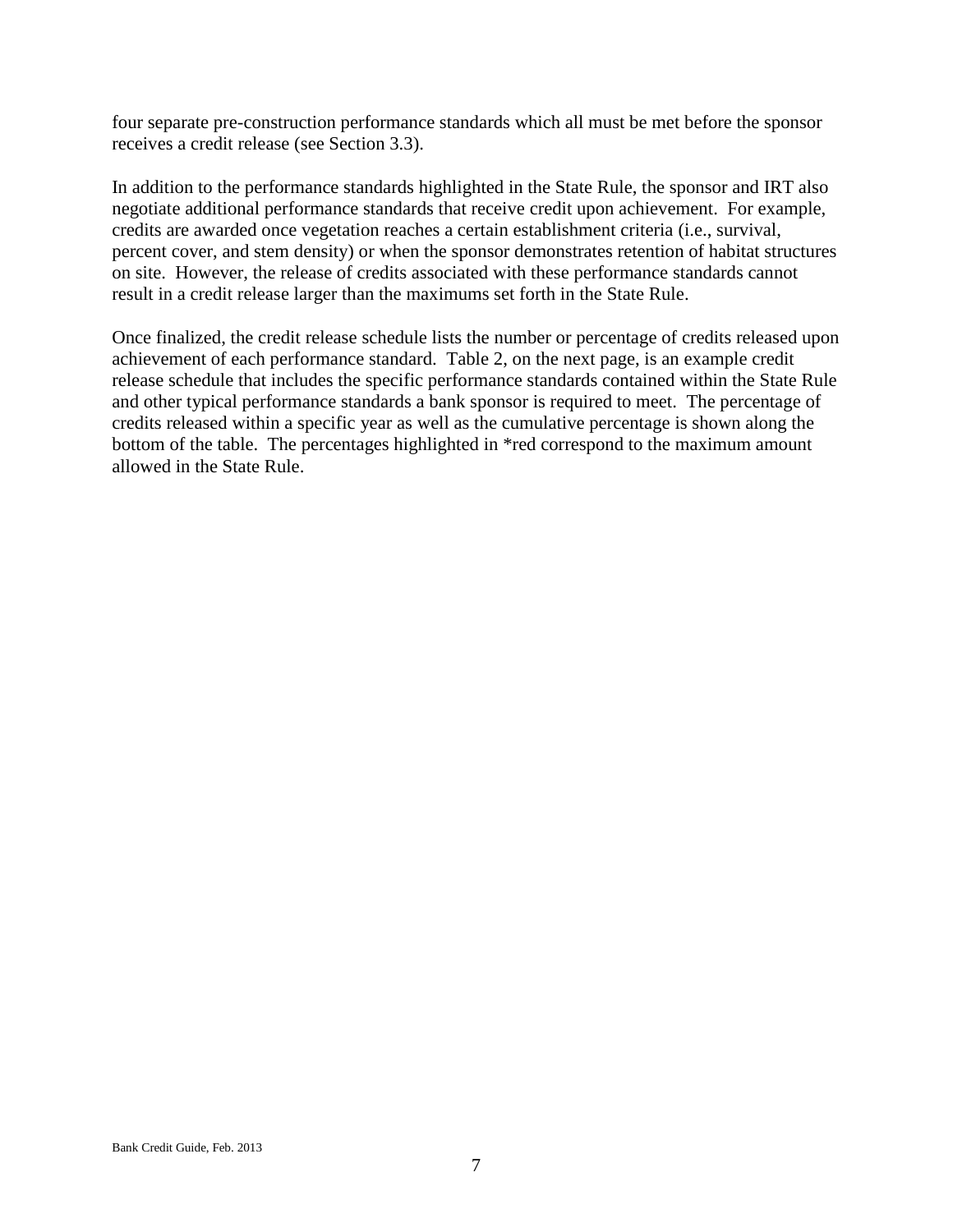#### **Table 2 Example performance standard and credit release schedule**

|                                                | Pre-<br><b>Construction</b> | Year 0<br><b>Credits</b> | Year 1<br><b>Credits</b> | Year <sub>3</sub><br>Credits <sup>11</sup> | Year 5<br><b>Credits</b> | Year 7<br><b>Credits</b> | Year 10<br>Credits <sup>12</sup> | <b>Total</b><br><b>Credits</b> |
|------------------------------------------------|-----------------------------|--------------------------|--------------------------|--------------------------------------------|--------------------------|--------------------------|----------------------------------|--------------------------------|
|                                                | Credits <sup>9</sup>        | 10                       |                          |                                            |                          |                          |                                  |                                |
| <b>Objective 1. Administrative Protections</b> |                             |                          |                          |                                            |                          |                          |                                  |                                |
| 1A MBI Signed                                  | 2.80                        |                          |                          |                                            |                          |                          |                                  | 2.80                           |
| 1B Conservation Easement Recorded              | 2.80                        |                          |                          |                                            |                          |                          |                                  | 2.80                           |
| 1C Financial Assurances Completed              | 2.80                        |                          |                          |                                            |                          |                          |                                  | 2.80                           |
| 1D Long-Term M & M Fund Established            | 2.80                        |                          |                          |                                            |                          |                          |                                  | 2.80                           |
| 1E Environmental Documentation,                | 2.80                        |                          |                          |                                            |                          |                          |                                  | 2.80                           |
| Permits, & Authorizations Submitted            |                             |                          |                          |                                            |                          |                          |                                  |                                |
| Objective 2. Hydrology                         |                             |                          |                          |                                            |                          |                          |                                  |                                |
| 2A Grading As-built                            |                             | 5.50                     |                          |                                            |                          |                          |                                  | 5.50                           |
| 2B Establish Wetland Hydrology                 |                             |                          |                          | 6.00                                       |                          |                          |                                  | 6.00                           |
| (wetland determination)                        |                             |                          |                          |                                            |                          |                          |                                  |                                |
| 2C Minimum Wetland Acreage (wetland            |                             |                          |                          |                                            | 7.00                     |                          | 3.00                             | 10.00                          |
| delineation)                                   |                             |                          |                          |                                            |                          |                          |                                  |                                |
| <b>Objective 3. Vegetation</b>                 |                             |                          |                          |                                            |                          |                          |                                  |                                |
| 3A Planting Plan As-built                      |                             | 5.25                     |                          |                                            |                          |                          |                                  | 5.25                           |
| 3B Cover of Invasive Species                   |                             |                          | 1.00                     | 1.25                                       | 2.00                     | 2.50                     | 1.00                             | 7.75                           |
| 3C Zero Tolerance Invasive Species             |                             |                          | 1.00                     | 1.25                                       | 2.00                     | 2.50                     | 1.00                             | 7.75                           |
| 3D PEM % Cover                                 |                             |                          | 1.00                     | 2.00                                       | 2.50                     | 3.00                     | 1.00                             | 9.50                           |
| 3E PSS % Cover                                 |                             |                          |                          | 2.00                                       | 2.50                     | 3.00                     | 1.00                             | 8.50                           |
| 3F Tree Density                                |                             |                          |                          | 2.25                                       | 3.00                     | 3.50                     | 1.00                             | 9.75                           |
| 3G PFO % Cover                                 |                             |                          |                          | 2.25                                       | 3.00                     | 3.50                     | 1.00                             | 9.75                           |
| <b>Objective 4. Wildlife</b>                   |                             |                          |                          |                                            |                          |                          |                                  |                                |
| 4A Habitat Features As-built                   |                             | 5.25                     |                          |                                            |                          |                          |                                  | 5.25                           |
| 4B % of Habitat Features Remaining             |                             |                          |                          |                                            |                          |                          | 1.00                             | 1.00                           |
| <b>Total Credits Available in the Period</b>   | 14.0                        | 16.0                     | 3.0                      | 17.0                                       | 22.0                     | 18.0                     | 10.0                             | 100.0                          |
| Percentage of Credits Available                | 14%                         | 16%                      | 3%                       | 17%                                        | 22%                      | 18%                      | 10%                              |                                |
| <b>Cumulative Percentage of Credits</b>        | $*14%$                      | *30%                     | 33%                      | *50%                                       | 72%                      | 90%                      | *100%                            |                                |
| Available                                      |                             |                          |                          |                                            |                          |                          |                                  |                                |

If this schedule needs to change due to problems with the bank or because the bank will not achieve all performance standards, an amendment to the MBI appendices may be necessary. Amendments to the MBI appendices require an exchange of letters between the co-chairs and the bank sponsor. The letters would acknowledge the reason for the change in the credit release schedule and contain the new schedule for the remainder of the establishment period.

 $^9$  WAC 173-700-331 states that up to 14% of the total potential credits for the bank may be released at preconstruction

 $10$  WAC 173-700-332 states that up to 30% of the total potential credits for the bank may be released when the bank is constructed and the IRT approve the as-built

<sup>&</sup>lt;sup>11</sup> WAC 173-700-333 states that up to 50% of the total potential credits for the bank may be released when the hydrologic performance standard(s) has been attained

 $12$  WAC 173-700-334 outlines the criteria for final credit release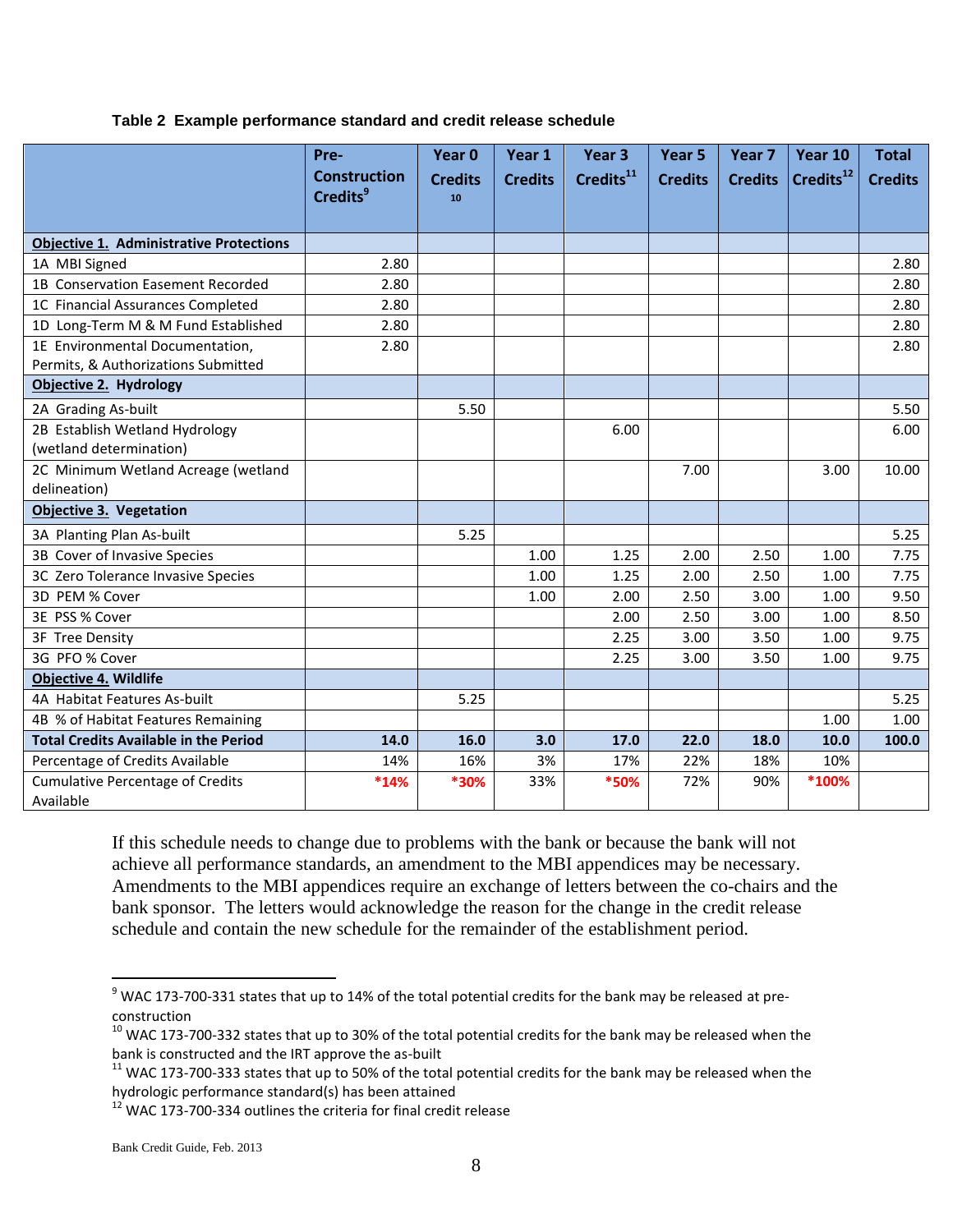### <span id="page-12-0"></span>**3.3 Criteria for Releasing Credit**

The sponsor has the responsibility to document achievement of performance standards to the IRT's satisfaction. This documentation must be scientifically defensible and understandable. The State Rule outlines minimum requirements the sponsor must meet in order to receive the maximum credit releases shown in Table 2.

- Pre-construction, also known as *administrative credits*
	- o All signatory agencies and the bank sponsor(s) have signed the MBI
	- o Establishment and recording of the site's permanent protection mechanism (e.g., conservation easement)
	- o The co-chairs have proof of the establishment of the financial assurances required by the MBI, including long-term management and maintenance
	- o The sponsor(s) has obtained and submitted all necessary environmental documentation, permits, and authorizations for site construction
- As-built approval, also known as *Year 0*
	- o Approval by the IRT of as-built plans that reflect the final grading and planting of the site
	- o Inspection of the as-built condition of the site by the IRT
- Hydrologic conditions
	- o Approval by the IRT of monitoring report(s) that show attainment of hydrologic performance standards for the site
	- o Inspection of hydrologic conditions of the site by the IRT
- Attainment of final performance standards

The MBI will identify what documentation the IRT must approve prior to the release of credits.

In general, a minimum of 10% of the overall credits are held until the final year of monitoring. Also, the MBI generally requires that a minimum of 60% of all possible credits have been awarded prior to the release of the final group of credits. This requirement ensures that a majority of the performance standards agreed to in the MBI will be met before the site moves to long-term management.

In addition to meeting final performance standards, the bank sponsor must also provide the following to the IRT in order to receive the final release of credits:

- Submittal and approval of the final long-term management and maintenance plan
- Proof of full funding of the long-term management and maintenance account
- Identification and approval of the long-term steward for the bank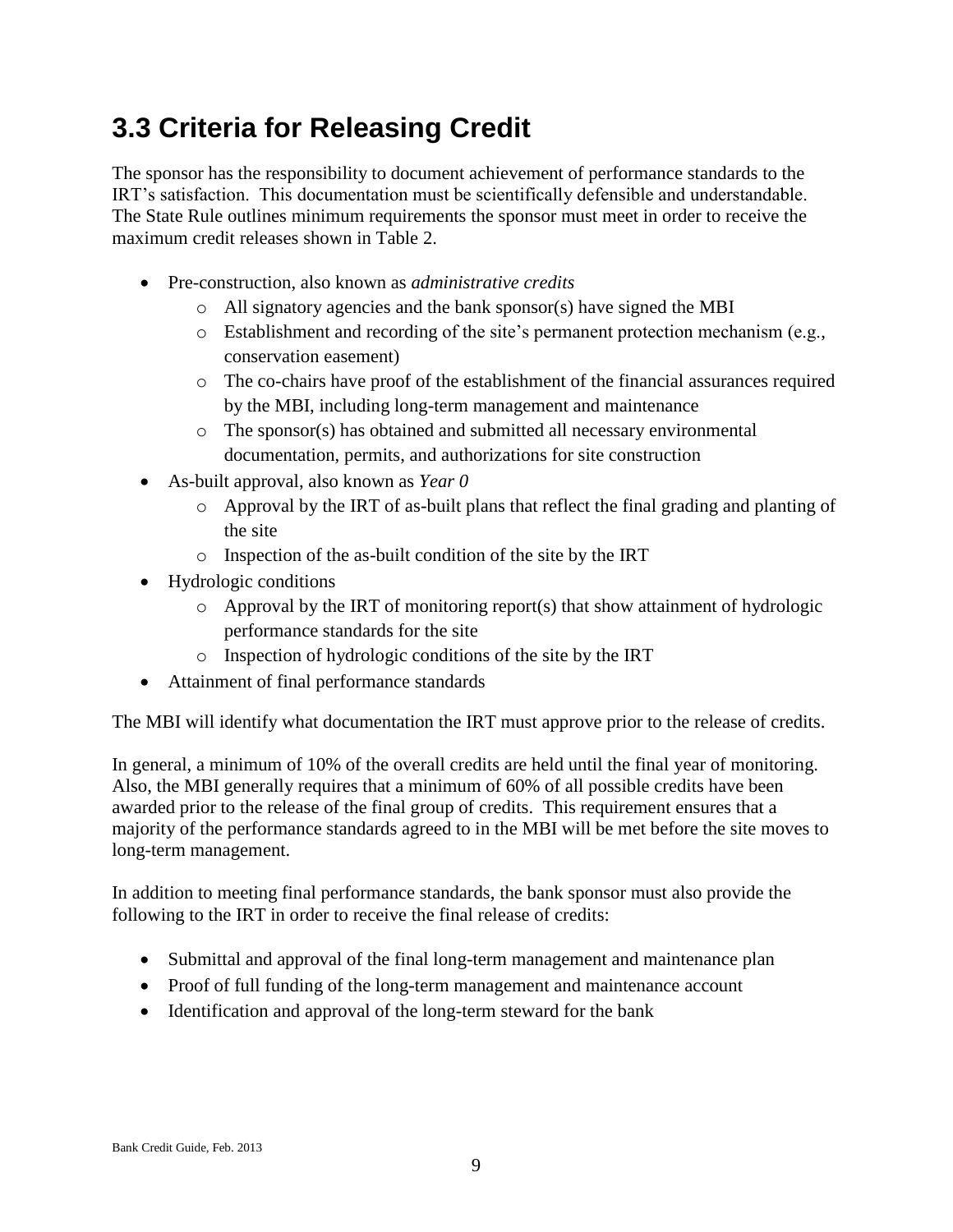### <span id="page-13-0"></span>**3.4 Process for Releasing Credits**

The sponsor's step-by-step process for requesting and receiving a release of credits follows this sequence:

- 1. Sponsor submits a monitoring report and/or performance standard documentation.
- 2. The IRT reviews the submittal, schedules, and conducts a site inspection.
- 3. The co-chairs notify the sponsor via e-mail or letter whether they approve the submittal or if they need additional information.
- 4. If the co-chairs approve the submittal, the sponsor will submit a letter requesting release of the appropriate credits, as documented in the MBI.
- 5. The co-chairs respond with a letter authorizing release of the credits.
- 6. The sponsor updates the credit **ledger** with the addition of the newly released credits and submits the ledger to the IRT within 30 days (see Section 5 Tracking Credits).

### <span id="page-13-1"></span>**3.5 Reasons for Delayed Credit Release**

The IRT must receive and approve the documentation that shows achievement of performance standards before they can release credits. Monitoring reports and performance standard documentation must be objective as possible and accurately represent on-the-ground conditions of the entire bank site. Reports are part of the official project file and the IRT use the reports to track compliance with the MBI and permits for the bank project. The IRT will delay credit release if insufficient information is reported or if the information does not accurately represent on-the-ground conditions. This delay in credit release will continue until the sponsor submits and the IRT approves of the revised documentation.

Based on the information provided in the performance standard documentation, the IRT conducts a site inspection to confirm information or to answer any questions raised during their review. The co-chairs will schedule the bank site inspection after receipt and review of the performance standard documentation. The date of the inspection will depend on IRT's schedules and appropriate conditions to conduct a field visit.

If a performance standard is not fully met within the timeline identified in the MBI, the sponsor should identify the specific standards in their monitoring reports and propose adaptive management actions needed to meet the performance standard. A sponsor can also request a delay in credit release until the performance standard is met. The sponsor should understand that the delay in meeting one performance standard often affects other performance standards and may cause a delay in overall credit releases for the project. If the site begins to show difficulties in meeting multiple performance standards, the IRT will work with the sponsor to approve an adaptive management plan to address the problems at the site. Review of the monitoring reports and performance standard documentation will assist the IRT in determining the appropriate level of adaptive management activities.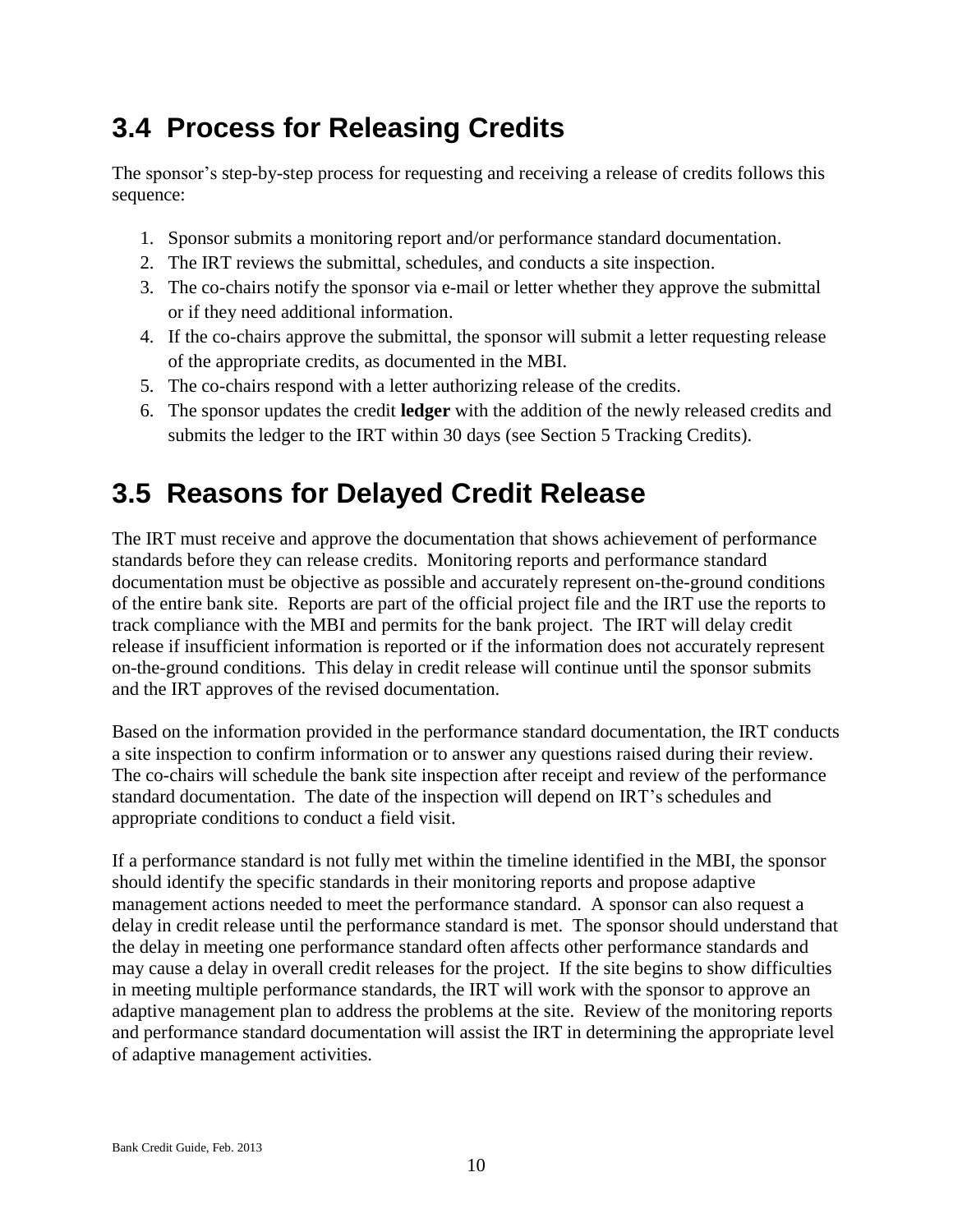# <span id="page-14-0"></span>**Section 4 Selling Credits**

This section defines the different types of credit transactions that can take place at a bank. It explains when credits are eligible for sale and provides criteria the sponsor considers when determining credit price and policies.

### <span id="page-14-1"></span>**4.1 Sale, Use, or Transfer of Credits**

Credits are withdrawn from the bank when a sale, use, or transfer occurs. The most common credit transaction is a credit sale involving an exchange of money between the sponsor and a third party (e.g., a permittee authorized to impact an aquatic resource). Alternatively, the sponsor can use the credits from the bank to satisfy their own mitigation requirements. The sponsor can also transfer a credit to a third party without exchanging money.

### <span id="page-14-2"></span>**4.2 Credits Eligible for Sale**

Credits are available for sale, use, or transfer after the co-chairs confirm in writing that the bank has achieved specific performance standards and releases the credits. The sponsor is prohibited from selling credits that have not been released.

### <span id="page-14-3"></span>**4.3 Credit Sale Price and Procedures**

The sponsor determines the price of a credit and their internal procedures for selling credits. The IRT is not involved with determining the price of credits or how a sponsor manages the business side of banking. Below are some considerations that sponsors take into account when pricing and selling credits from their bank.

Credit Price

- Market Value: the sponsor may take into consideration the cost for **permitteeresponsible mitigation** in the area when determining credit price. The price will also reflect what applicants are willing to pay for a credit.
- Recouping Investment Cost: the sponsor will factor into the credit price how much was spent to establish the bank and the expense for management and maintenance of the site.
- Competition/Market Demand: The price of a credit may be affected by the presence of other banks or **in-lieu fee programs** in the area that share a similar service area.

Credit Sale Procedures

 Sale Procedures: the sponsor determines the structure of credits sales, such as price. The prices may vary based on the client or the amount of credits purchased. The sponsor decides if they will refund a client if credits are not used.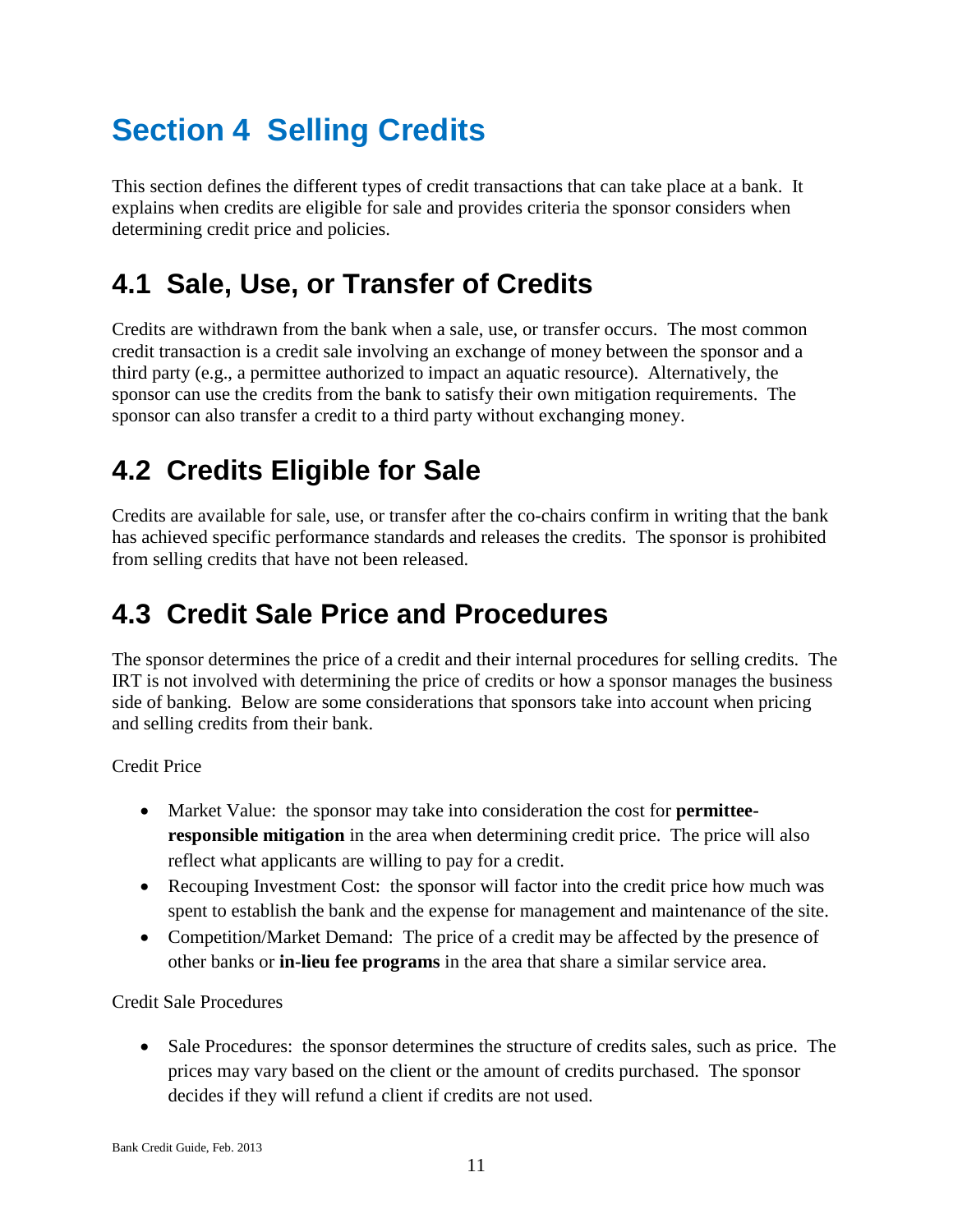- Sale Reservations or Deposits: the sponsor may allow clients to reserve credits or ask for a deposit to secure the desired amount. The sponsor decides how many credits and the length of time they are willing to hold credits.
- Documentation: the sponsor must provide a bill of sale to the permittee that documents the credit purchase but they decide the format for the documentation. The permittee must submit the bill of sale to the regulatory agencies prior to impacting aquatic resources.

Applicants interested in purchasing credits should speak directly to the bank sponsor to determine credit price and sale process.

### <span id="page-15-0"></span>**4.5 Credit Sales to Meet Regulatory Requirements**

A permit applicant should coordinate with local, state, tribal, and/or federal agencies to determine if bank credits are appropriate compensation. Regulatory agencies may authorize the use of bank credits to compensate for impacts to aquatic resources and their buffers.

When considering the use of a bank credit to meet a permit requirement, the applicant should contact the sponsor to determine the price and availability of credits. Applicants can request an updated credit ledger from the sponsor prior to finalizing the purchase. Some sponsors may allow an applicant to reserve credits or make a down-payment on credits prior to permit approval to ensure the credits are available when needed.

Credits are considered reserved when a credit is sold and there is no specific regulatory requirement at the time of purchase. Reserved credits may be used to fulfill a future permit action, if approved for use by the appropriate regulatory agencies. However, purchase of reserved credits does not provide any guarantee that a project will be authorized to use bank credits under existing regulatory programs. Reserved credits are purchased at the buyer's risk.

Applicants typically must submit proof that credits have been purchased to the permitting agencies prior to impacting aquatic resources. Applicants should work with the sponsor and permitting agencies to make sure they have the proper paperwork to satisfy permit conditions.

### <span id="page-15-1"></span>**4.6 Credit Sales for Non-regulatory Purposes**

Individuals or organizations can voluntarily purchase credits for non-regulatory purposes. The types of organizations that might purchase credits for this use include land trusts, conservation organizations, non-profit organizations, citizen's groups, and the general public. These groups may choose to purchase credits at a bank because it benefits the goals of their organization. For example, a salmon recovery organization might purchase credits at a bank that includes stream and riparian restoration.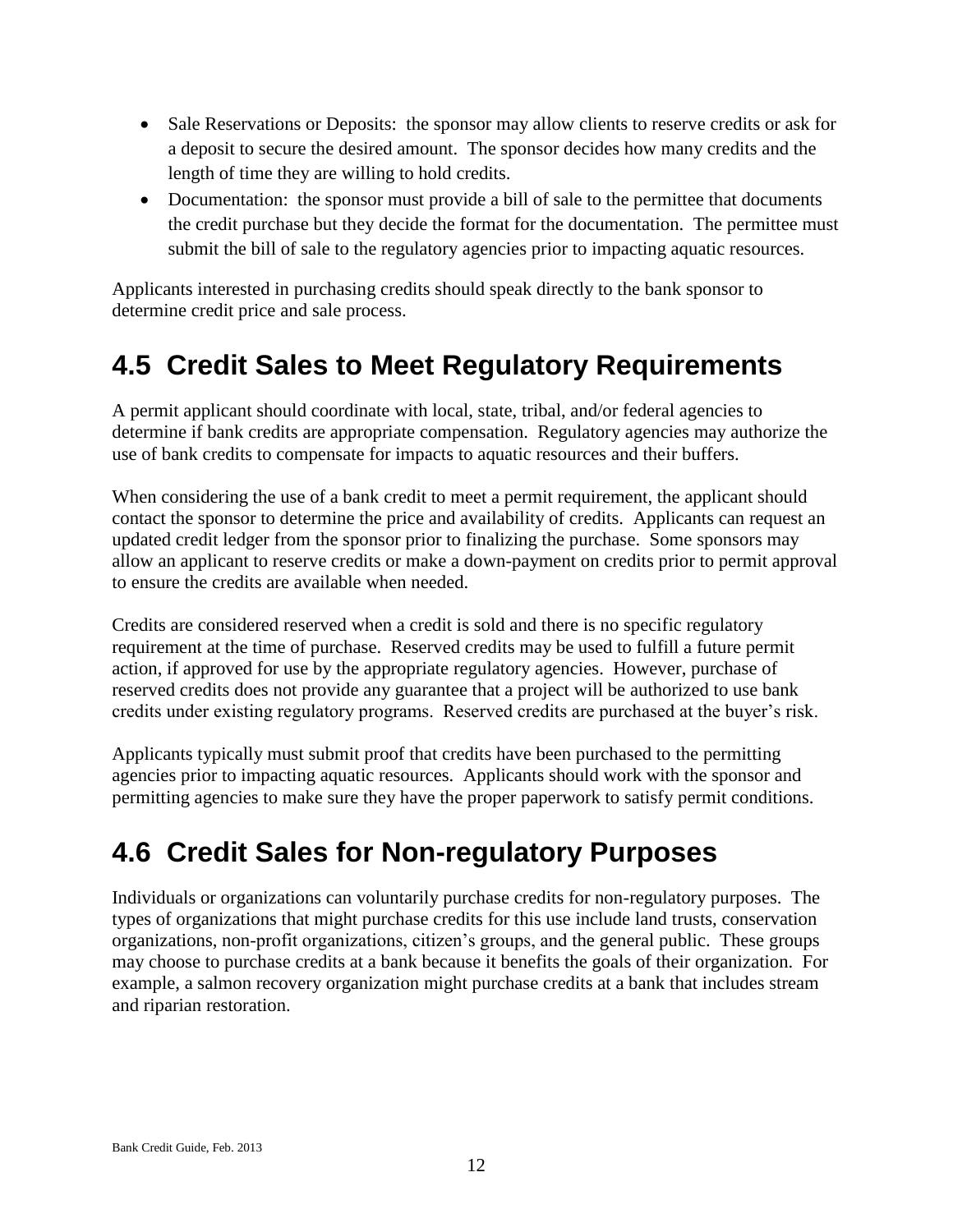# <span id="page-16-0"></span>**Section 5 Tracking Credits**

This section provides an overview of how credits are tracked throughout the life of a bank. Tracking the use of banks is necessary to ensure the ecological success of the state's banking program. To protect the environment and avoid additional losses of wetland resources and function, credit use must be monitored to ensure that bank credits aren't overdrawn.

Multiple levels of regulatory authorities track credits in Washington State. Since wetlands are regulated on the local level in addition to the state, tribal and federal levels, there is no single regulatory entity that has oversight or that tracks all wetland impacts and mitigation. A potential exists for the same bank credits to be sold for use on more than one project. If there is not an accurate method for tracking the use of credits, the co-chairs may not know when credits are used only for local permits. Tracking credits on a ledger ensures that the same credit is not used to meet compensatory mitigation requirements for multiple projects. The **ledger** documents the credit releases and withdrawals for each bank, similar to keeping track of money in a checking account.

Credits are tracked on the bank ledger and this section will outline what is reported on the ledger, the ledger submittal requirements, and when to submit ledgers. Please note that this section outlines requirements for credit tracking for the Corps and Ecology. Requirements for submittal of the ledger may vary for local IRT agencies for the specific bank. It is the responsibility of the sponsor to determine what submittal and tracking requirements exist for the County or City where the bank project is located.

### <span id="page-16-1"></span>**5.1 Reporting on Credit Transactions**

Each wetland mitigation bank credit that is released, sold, used, or transferred is required to be recorded on the bank's ledger. Sponsors must keep separate ledgers for each bank that they are responsible for. The current template for ledgers and an instruction sheet is posted on Ecology's website<sup>13</sup>. The general information recorded on the ledger includes, but is not limited to, the following:

- Bank contact information
- Date of ledger
- Date of transactions
- Information for person/organization making credit purchase
- Permit information
- Location of impact project
- Information on wetland resource being impacted
- Number of wetland mitigation bank credits debited, reserved, or released

Bank Credit Guide, Feb. 2013

<sup>13</sup> <http://www.ecy.wa.gov/programs/sea/wetlands/mitigation/banking/index.html>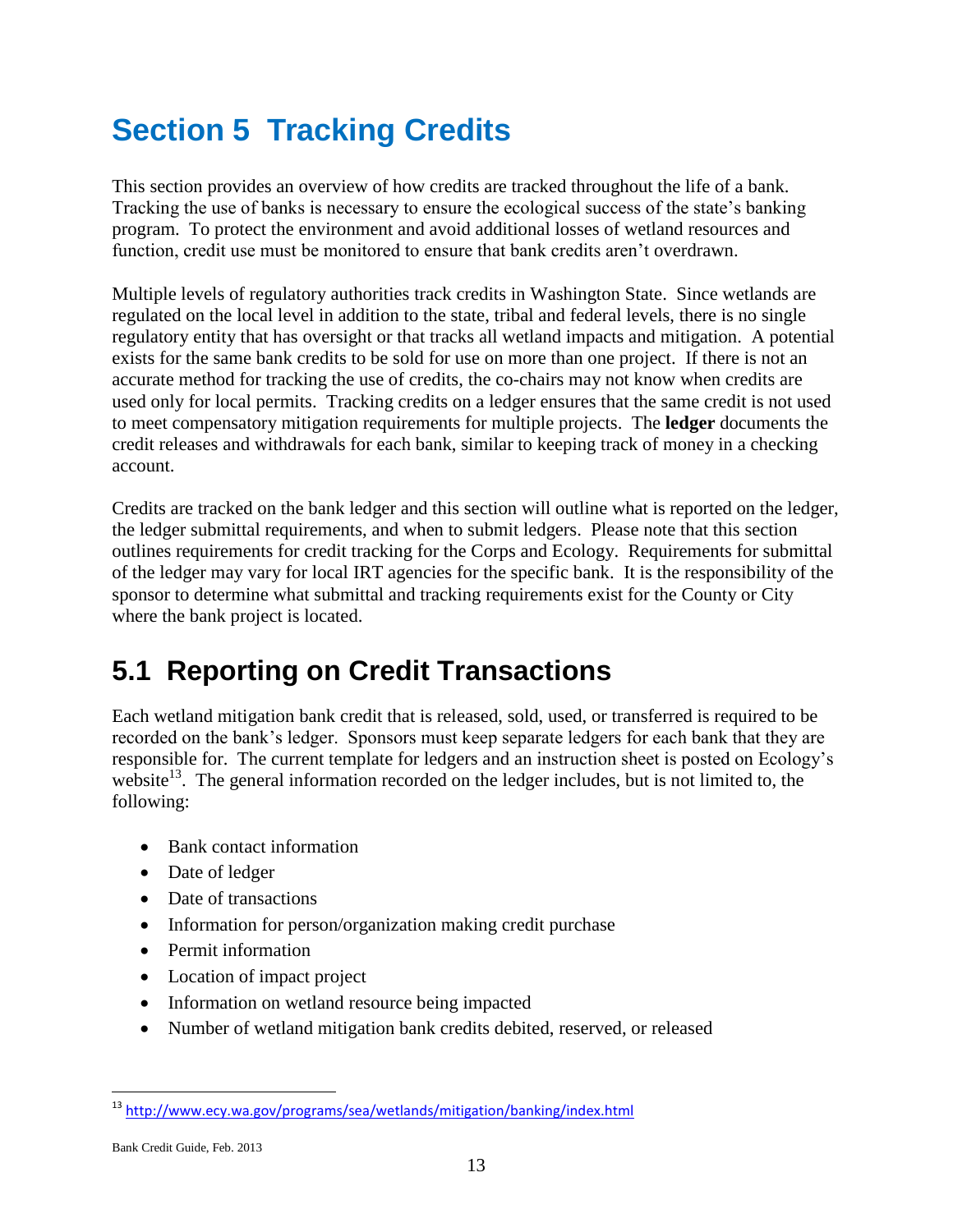### <span id="page-17-0"></span>**5.2 Submittal of the Ledger**

Each bank is required to submit a ledger to the IRT. The ledger must be submitted within thirty days of any credit receipt, sale, use, or transfer. A ledger is also required to be submitted on an annual basis. The annual ledger should be submitted by February  $1<sup>st</sup>$  for the previous year's transactions (January 1-December 31).

### <span id="page-17-1"></span>**5.3 Recording Credits at the County Auditor's Office**

When a credit is withdrawn from a bank to meet specific permit requirements the bank sponsor is required to record the credit sale at the auditor's office of the county in which the bank is located. The credit sale document that is recorded at the county auditor's office must include the bank name, bank parcel number(s), project name, project location, permit number, permit date, date of credit transaction, number of credits withdrawn, and impact acreage.. Once a document is recorded at the auditor's office, the auditor will stamp the document with a unique tracking number that indicates where the document is stored in their files. This stamped document is the legal recording at the county which provides confirmation of the transfer and use of bank credits. The information at the auditor's office will be accessed by the co-chairs in the event that an audit is required for a bank project.

The recording of credit withdrawals can be done as soon as a transaction is complete or on a quarterly basis; however, some permits may require that recording occur sooner. Whenever the credit withdrawal is recorded at the auditor's office, the sponsor must submit a copy of this transaction (with auditor's stamp) to the co-chairs within thirty days of the recording.

The permittee that is using bank credits to meet their regulatory mitigation requirements may also have to submit copies of the information recorded as part of the proof that the credits have been officially withdrawn from the bank. It is the responsibility of the permittee to submit the information that is required to the agency contact listed in their permit.

# <span id="page-17-2"></span>**Section 6 Using Bank Credits**

This section provides information to help applicants determine if an impact project is located within the service area of a bank. It discusses how bank credits are calculated and outlines the information needed by the regulatory agencies to determine if the bank is appropriate mitigation. It identifies the responsibilities of an applicant proposing the use of bank credits to satisfy mitigation requirements and the responsibilities of the bank sponsor once the credit is sold.

### <span id="page-17-3"></span>**6.1 Bank Availability**

An applicant considering the use of credits to offset mitigation requirements first needs to determine if their project is located within the service area of a bank. Ecology's banking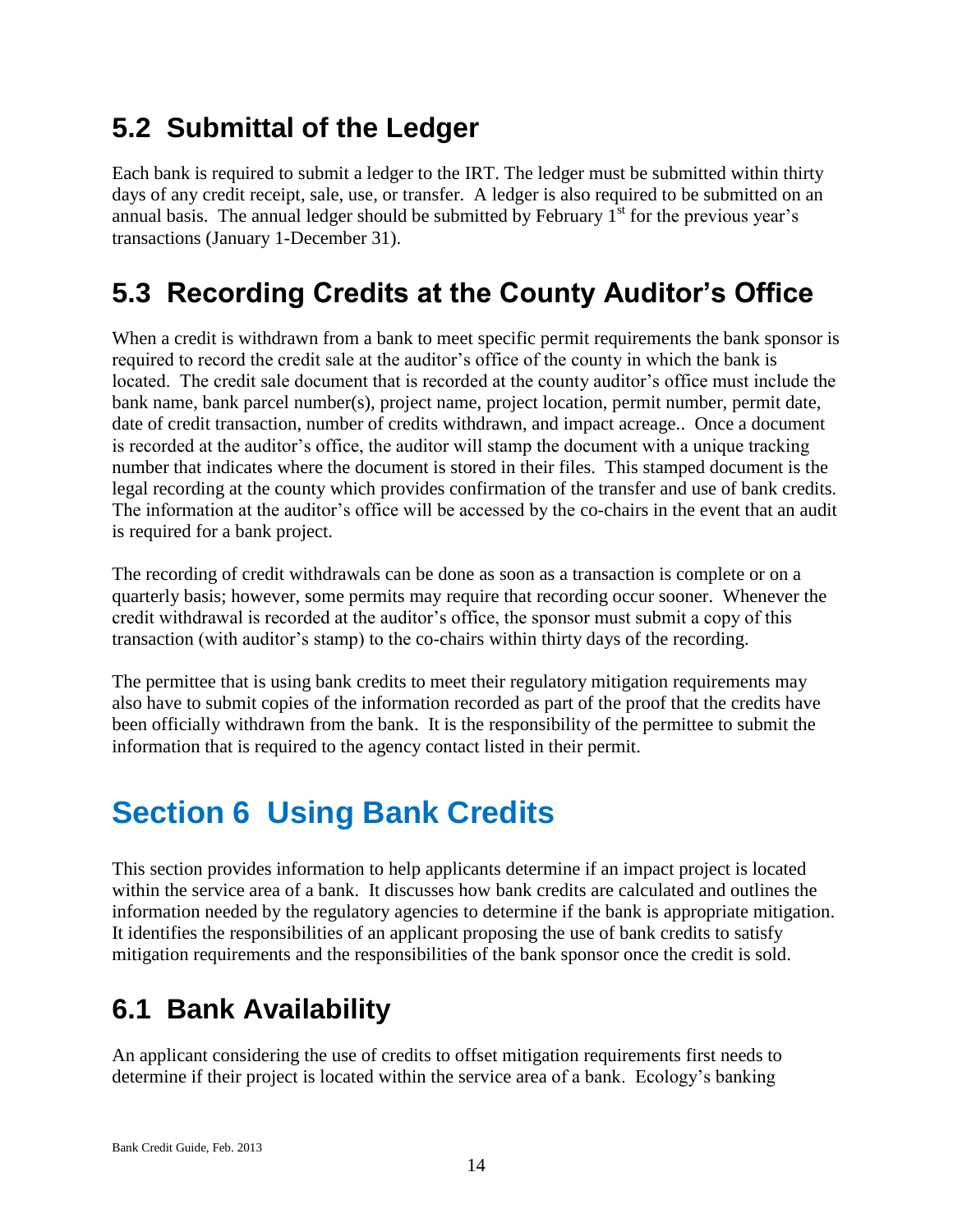website<sup>14</sup> contains a map of all approved and pending wetland mitigation banks in Washington State. Each project featured on the map is linked to a description of the bank, its service area map, and contact numbers.

Another source of information is the U.S. Army Corps of Engineers' Regulatory In-lieu Fee and Bank Information Tracking System  $(RIBITS)^{15}$ , which is an interactive web-based tracking system. RIBITS allows the public and governmental entities to track the status of Corps approved banks. The website allows the public to identify those banks that provide a given type of compensatory mitigation (wetland, stream, or species) and presents detailed information on each bank including an electronic copy of the MBI.

For additional information applicants can also contact the bank sponsor or the regulatory agencies with jurisdiction over the impact project (e.g., the project manager with the Corps and the wetland specialist at Ecology).

### <span id="page-18-0"></span>**6.2 Service Area**

A wetland mitigation bank service area is the designated geographic area within which the bank can reasonably be expected to provide, and is authorized to provide, appropriate compensatory mitigation for **unavoidable** impacts to wetlands and other aquatic resources. The service area boundary is determined through negotiations between the IRT and the sponsor as part of the bank approval process. Applicants can work with both the bank sponsor and the permitting agencies to help them determine if their impact is located within the service area of a bank. It is important to check the local regulations where the impact project is located to determine if the use of bank credits is allowed to satisfy mitigation requirements within that jurisdiction.

Impact projects located within a bank's service area are eligible to apply to use credits from that bank to compensate for authorized impacts.<sup>16</sup> However, location within the service area does not provide a guarantee that the impacting project will receive authorization to use bank credits. To use the bank as a source of compensatory mitigation an applicant seeking a permit must obtain the approval of each regulatory agency with jurisdiction over the impacting project.

Impact projects located outside of the service area require authorization from the IRT in addition to the appropriate regulatory agencies. Use of a bank to compensate for impacts located outside of the designated service area is made on a case-by-case basis, where it is determined to be ecologically appropriate and environmentally desirable compared to other mitigation alternatives.

<sup>14</sup> <http://www.ecy.wa.gov/programs/sea/wetlands/mitigation/banking/index.html>

<sup>15</sup> [http://ribits.usace.army.mil](http://ribits.usace.army.mil/)

<sup>16</sup> WAC 173-700-500

Bank Credit Guide, Feb. 2013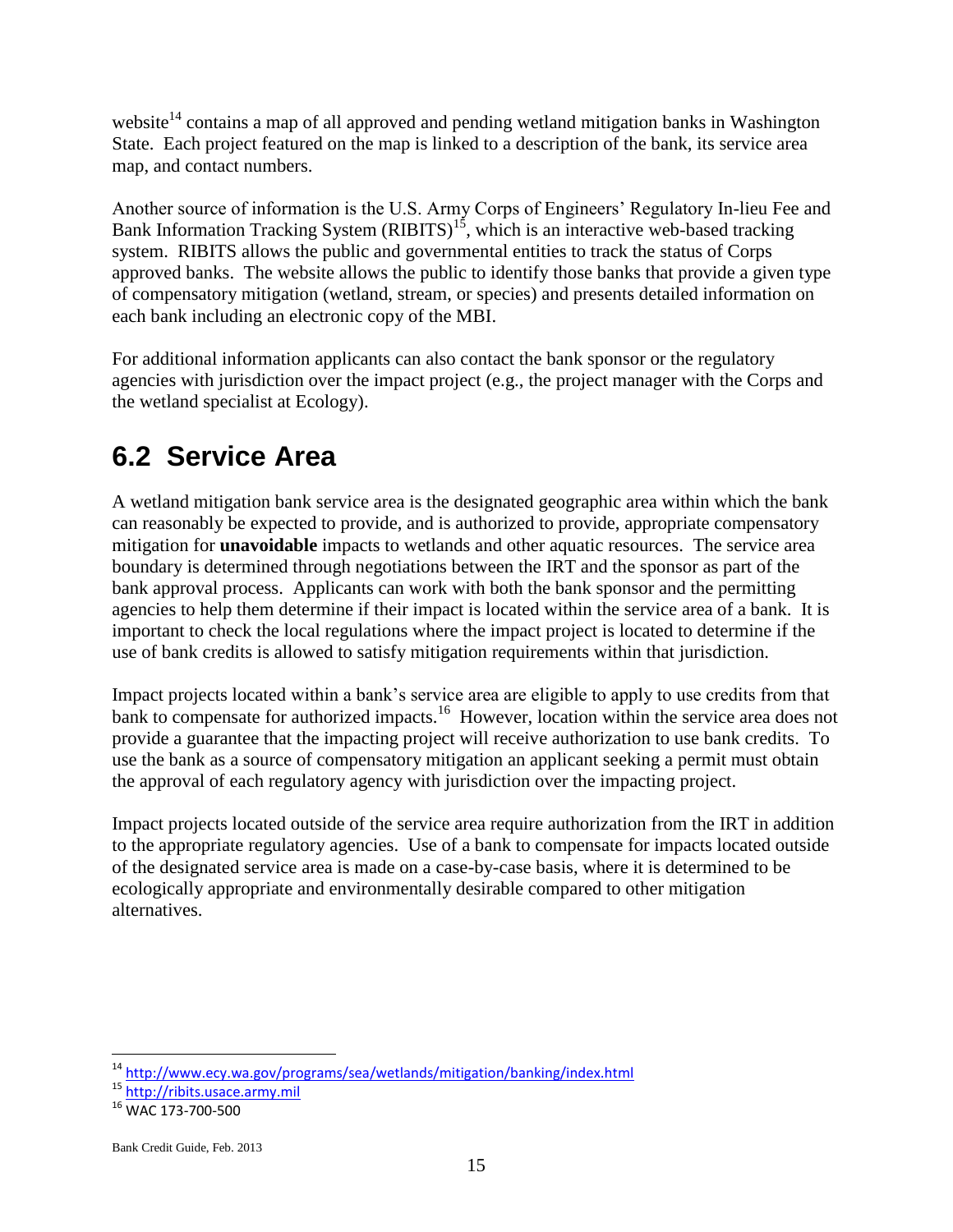### <span id="page-19-0"></span>**6.3 Debit Ratios**

The most common method for determining how many credits are required to satisfy compensatory mitigation requirements is the Ratio Method (See Section 2.2.1). This method relies on the Washington State Wetland Rating System for determining the rating of the impact wetlands and assigning appropriate ratios for debiting credits.

Debit ratios used to determine compensation requirements for impact projects are generally lower with banks than those ratios required for permittee-responsible mitigation.The debit ratios are lower because banks are built prior to impacts, which reduce the risk of mitigation failure and temporal loss. In addition, debit ratios are lower because bank credits already include adjustments based on the site's overall ecological benefit. As discussed in Section 2.2.1, a conversion rate is applied to determine the number of potential bank credits that can be generated at the site. The conversion rate is based on the area of each planned mitigation activity proposed at the bank site and the expected lift in function. One credit at a bank is not necessarily equal to one acre on the ground. In most cases, one credit from a bank represents more than one acre at the bank site.

The regulatory agencies with jurisdiction over the impact project determine the final number of credits required to satisfy the mitigation needs of a permit action. MBIs for banks include a table that provides recommended debit ratios for determining the amount of credits needed. However, each regulatory agency makes their own decision about the appropriate number of credits needed to satisfy their mitigation requirement. Table 3 shows the approximate number of bank credits typically required to compensate for each acre of wetland impacted. Each bank may have a different set of ratios so it is important to check the specific bank's MBI for this information.

| <b>Resource Impact</b> | <b>Bank Credits: Impact Acreage</b> |
|------------------------|-------------------------------------|
| Wetland, Category I    | Case-by-Case                        |
| Wetland, Category II   | 1.2:1                               |
| Wetland, Category III  | 1:1                                 |
| Wetland, Category IV   | 0.85:1                              |

| <b>Table 3 Typical Debit Ratios</b> |  |
|-------------------------------------|--|
|                                     |  |

### <span id="page-19-1"></span>**6.4 Applicant Responsibilities**

If a permit applicant proposes to use bank credits, they need to coordinate with the regulatory agencies for their impact project to help them determine whether the use of bank credits is a mitigation option. The IRT has developed a bank use  $plan<sup>17</sup>$  that outlines the information that

<sup>17</sup> <http://www.ecy.wa.gov/programs/sea/wetlands/mitigation/banking/use.html>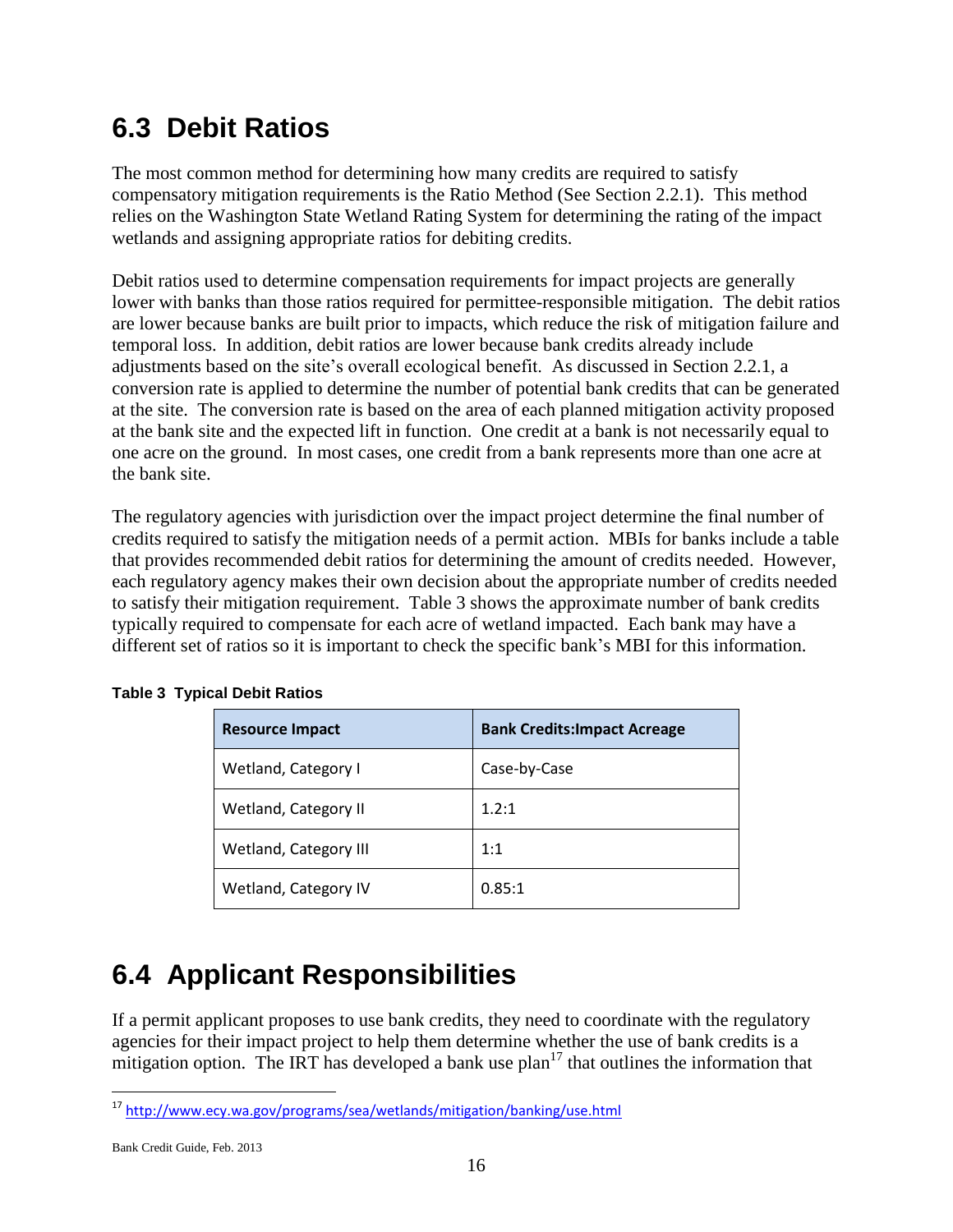regulatory agencies need to help make this determination. The plan is an annotated outline for a report that would serve as the mitigation plan for impact projects proposing to use bank credits.

To receive approval to use the bank, the applicant must demonstrate to the satisfaction of the appropriate regulatory agencies that the project complies with all applicable requirements pertaining to **mitigation sequencing** and that purchasing credits from the bank would be in the best interest of the environment.

Applicants should contact bank sponsors directly to ensure that credits are available and for additional information on the process for purchasing credits and credit prices.

Applicants should communicate with the regulatory agencies early in the permit process and use caution when considering early purchase of bank credits. Agencies cannot guarantee that an applicant will receive approval to use bank credits or that an impact will be authorized prior to review of the complete application package and permit decision.

Applicants are responsible for reporting credit purchases to regulatory agencies that have approved the project and mitigation.

### <span id="page-20-0"></span>**6.5 Bank Sponsor Responsibilities**

When credits are sold from the bank, the bank sponsor assumes responsibility for accomplishing and maintaining the compensatory mitigation requirements associated with the impacting project. In addition, the sponsor cannot sell credits for an out-of-service area use without the written approval of the co-chairs. For more information on bank sponsor responsibilities for tracking and reporting of credits refer to Section 5 Tracking Credits.

# <span id="page-20-1"></span>**Section 7 Suspending Credits**

<span id="page-20-2"></span>When a wetland mitigation bank is not fully compliant with its MBI, there are a number of actions the IRT can take. These actions may range from simply requesting additional information from the sponsor concerning a problem at the bank to the extreme of permanently terminating banking operations. The actions the IRT takes will depend on the type of problems that arise and whether the bank sponsor responds to the problems in an appropriate and timely manner. It is the intent of the IRT to work cooperatively with bank sponsors to solve problems in establishing and managing banks. Frequent and open communication between the IRT and the sponsor will help avoid the need for actions such as suspending credits.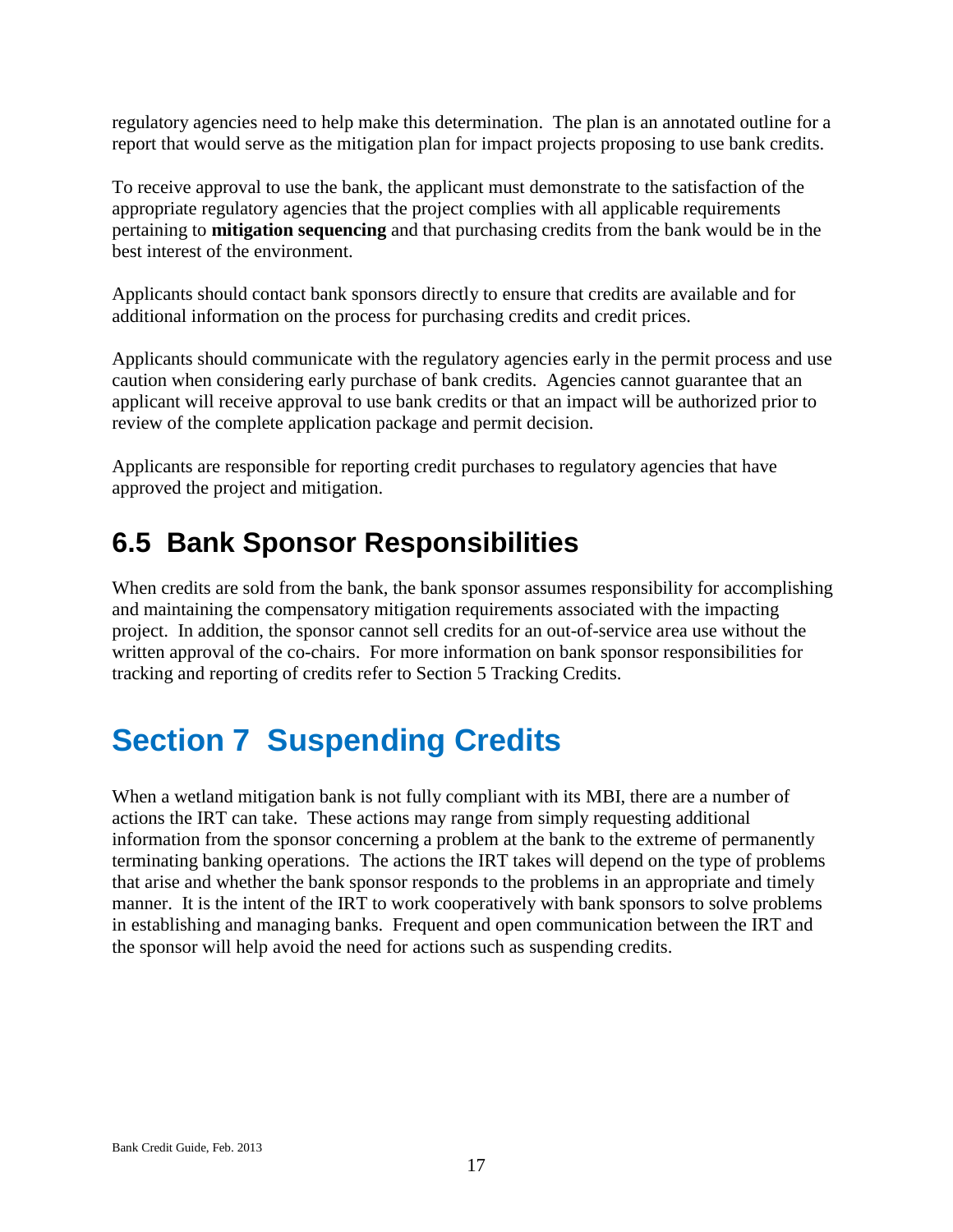### **7.1 Definition of Credit Suspension**

During the period that a bank is out of compliance with its MBI, the IRT may decide to suspend credits<sup>18</sup>. Credit suspension means that unsold available credits are made unavailable until the deficiencies are corrected. Thus the sale, transfer, and use of available credits are temporarily suspended.

### <span id="page-21-0"></span>**7.2 Reasons for Suspending Credits**

When problems arise at mitigation banks, the IRT works with the bank sponsors to identify steps to address the issue. For example, if a bank site is not meeting one or more performance standards, the IRT may request that a sponsor develop and implement an adaptive management plan to correct the problem. Similarly, the IRT may request revisions to a monitoring plan if problems in monitoring protocols become apparent. The IRT will generally choose to suspend credits only if a deficiency is not adequately addressed or a serious violation of the MBI is committed.

Suspension of credits is triggered by material default of the MBI by the bank sponsor $^{19}$ . Examples of material default may include, but are not limited to:

- Failure to adequately monitor or report on the condition of the bank
- Failure to implement required contingency plans or remedial actions
- Failure to maintain current financial assurance mechanisms
- Failure to maintain an accurate credit ledger
- Sale of unavailable credits

Minor violations of the MBI can result in credit suspension if the bank sponsor is not responsive or the problem is not corrected in a timely manner.

## <span id="page-21-1"></span>**7.3 Process for Suspending Credits**

The co-chairs, after consultation with the IRT, will notify the bank sponsor in writing of the credit suspension and post the suspension status on their agency websites. Credits will remain suspended until the co-chairs notify the bank sponsor, in writing, that the suspension has been lifted. If a bank remains in a prolonged period of suspension (greater than 90 days) during which the sponsor shows little or no progress toward correcting the deficiencies, the co-chairs may take additional enforcement action such as directing financial assurances or terminating the MBI and any subsequent banking operations.

 $\overline{a}$ <sup>18</sup> See WAC 173-700-603

<sup>&</sup>lt;sup>19</sup> All MBIs for banks approved in Washington State include specific information on default procedures. An example of typical default language can be found in the MBI templates at [http://www.ecy.wa.gov/programs/sea/wetlands/mitigation/banking/guidance.html.](http://www.ecy.wa.gov/programs/sea/wetlands/mitigation/banking/guidance.html)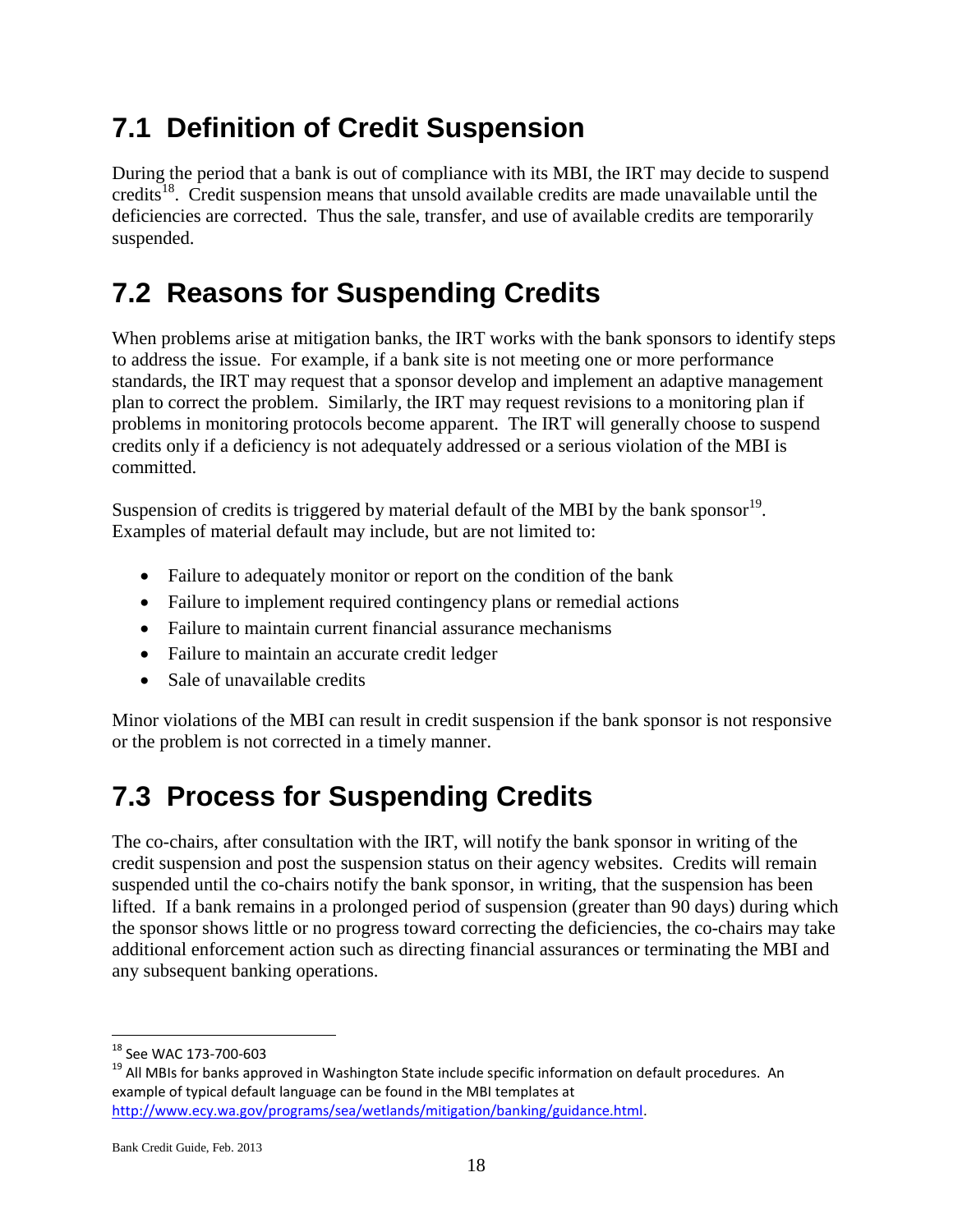Suspension will not apply to credits that were sold or transferred by the sponsor prior to the date of suspension. This includes:

- Debited credits credits sold for a specific project that receives a permit from a regulatory agency to use the bank as mitigation for impacts to an aquatic resource
- Reserved credits credits sold with no specific project identified at the time of purchase

Upon notification of suspension, sponsors must provide the co-chairs with an updated ledger reflecting that credits have been suspended. In addition, bank sponsors must provide the cochairs with documentation of all credits that were sold or transferred prior to the suspension, including those not yet debited. For credits that are not yet debited, the sponsor must provide the name of the buyer or transferee, date of the sale or transfer, and number of credits sold or transferred.

### <span id="page-22-0"></span>**7.4 Process for Ending Suspension of Credits**

<span id="page-22-1"></span>To end credit suspension, the sponsor must provide adequate documentation to the IRT of how and when the deficiency was corrected. Once the IRT determines that the bank sponsor has taken adequate action to correct the problem, the co-chairs will provide written notification to the bank sponsor ending the credit suspension. At that point, the credits are once again available for sale, use, or transfer. The sponsor must provide the IRT with an updated ledger reflecting the status change. The co-chairs will update the status of the bank on their agency websites.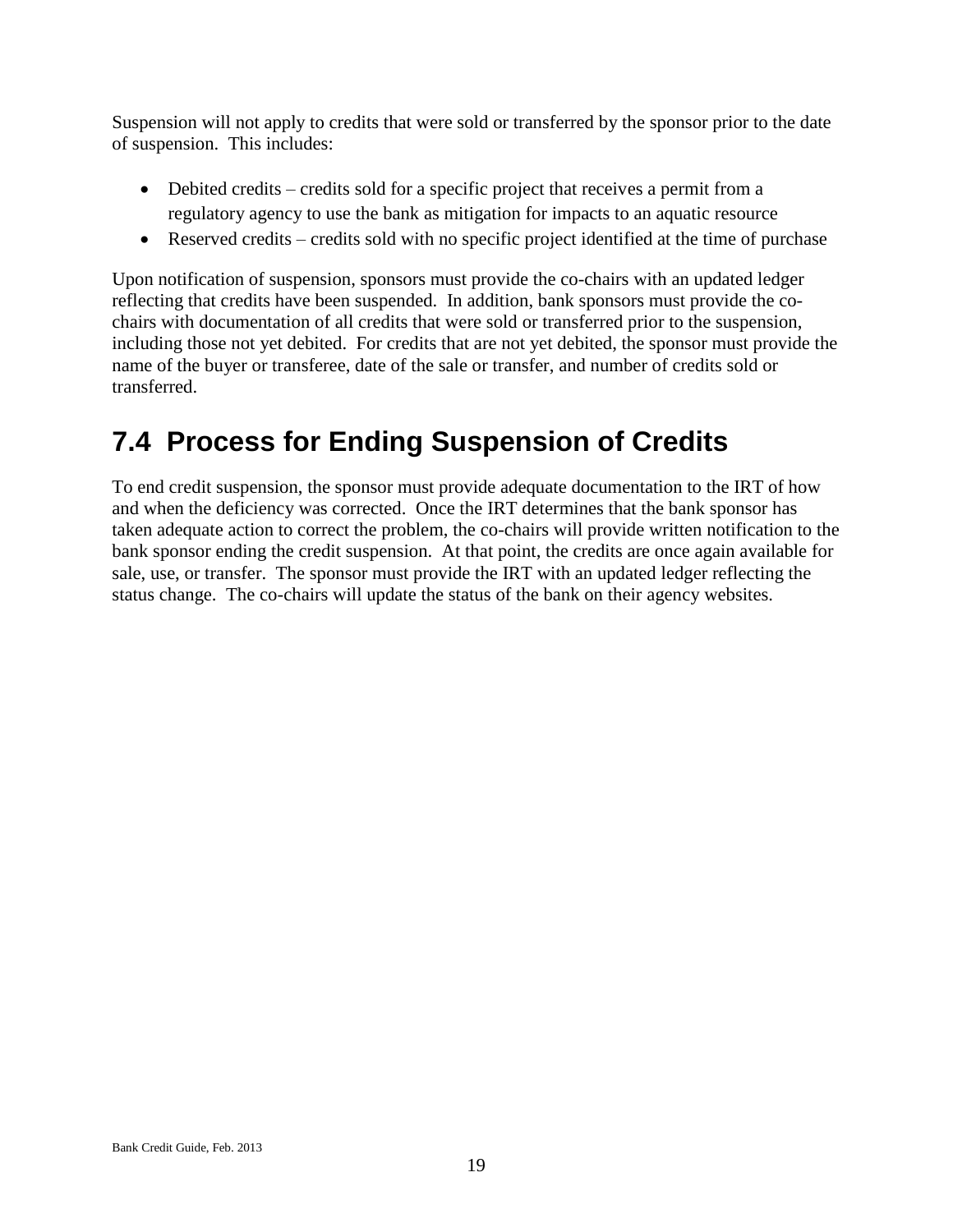# **Section 8 Glossary of Terms**

**Acre-point:** Unit for measuring functions gained at a mitigation bank or lost at a debit project site. Used as the currency measure in the Credit-Debit Method.

**Available credit:** A credit that has been released by the Interagency Review Team after a bank meets the performance standards specified in the Mitigation Banking Instrument.

**Bank sponsor (sponsor):** Any public or private entity responsible for establishing and, in most circumstances, operating a bank.

**Co-chairs:** The agencies which jointly oversee and regulate the implementation and operation of wetland mitigation banks. In the state of Washington, the Corps and Ecology serve as the cochairs of the Interagency Review Team (IRT). The Corps and Ecology convene and consult with the IRT in carrying out the provisions of the Mitigation Banking Instrument. For banks proposed by tribal governments, the Corps chairs the IRT.

**Creation (establishment):** The manipulation of the physical, chemical, or biological characteristics present to develop an aquatic resource that did not previously exist at an upland site. Establishment results in a gain in aquatic resource area and functions.

**Credit:** A unit of trade representing the increase in the ecological value of the bank site as measured by acreage, functions, or by some other assessment method.

**Debited credit:** An available credit that has been withdrawn from the bank to meet regulatory requirements. A reserved credit that has been used to meet a regulatory requirement.

**Debit project:** Those projects that use credits from a bank to fulfill regulatory requirements for compensation of impacts. These projects may require more than one regulatory approval under federal, state, and local rules.

**Enhancement:** The manipulation of the physical, chemical, or biological characteristics of an aquatic resource to heighten, intensify, or improve a specific aquatic resource function(s). Enhancement results in the gain of selected aquatic resource function(s), but may also lead to a decline in other aquatic resource function(s). Enhancement does not result in a gain in aquatic resource area.

**Establishment period:** The period during which a mitigation bank is constructed and formally monitored. It begins with signature of the MBI and ends when all the performance standards have been achieved and provisions for long-term management and maintenance have been arranged.

**Hydrogeomorphic classification (HGM)**: A system used to classify wetlands based on the position of the wetland in the landscape (geomorphic setting), the water source for the wetland, and the flow and fluctuation of the water once in the wetland. An HGM wetland class is the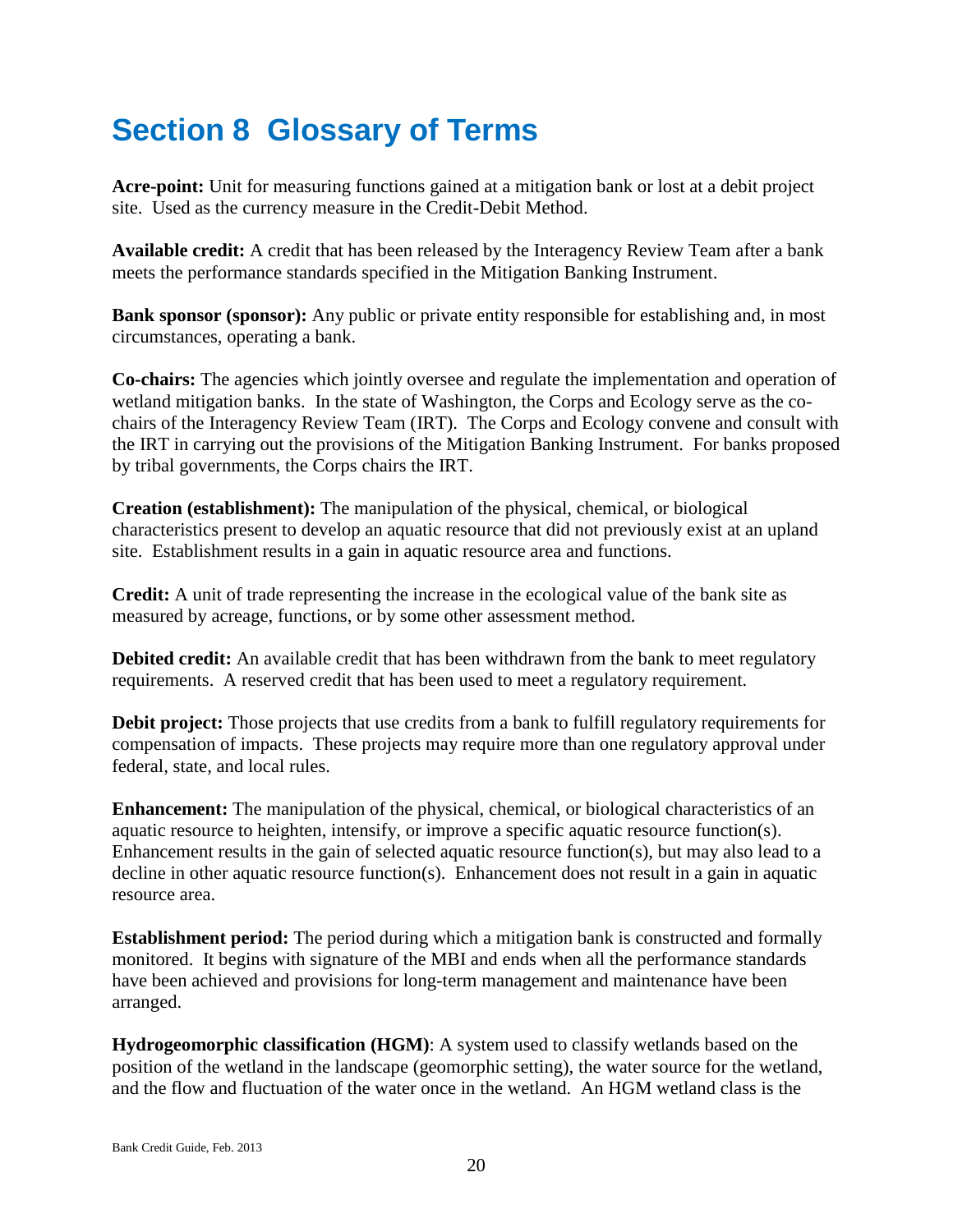highest level in the hydrogeomorphic classification of wetlands. There are six basic hydrogeomorphic classes including depressional, tidal fringe, slope, riverine, lake fringe, and flat.

**In-Lieu Fee program (ILF):** A program involving the restoration, establishment, enhancement, and/or preservation of aquatic resources through funds paid to a governmental or non-profit natural resources management entity to satisfy compensatory mitigation requirements.

**Interagency Review Team (IRT):** An interagency group of federal, state, tribal, and local regulatory and resource agency representatives who are invited to participate in negotiations with the sponsor on the terms and conditions of the mitigation banking instrument.

**Ledger:** Document that shows what credits have been awarded and what credits have been debited for tracking purposes.

**Mitigation Banking Instrument (MBI):** The documentation of agency and sponsor agreement on the objectives and administration of the bank. The MBI describes in detail the physical and legal characteristics of the bank, including the service area, and how the bank will be established and operated.

**Mitigation sequencing**: Sequentially avoiding impacts, minimizing impacts, and compensating for remaining unavoidable impacts to wetlands or other aquatic resources

**Performance standards:** Measurable criteria for determining if the mitigation bank goals and objectives are being met. Performance standards document a desired state, threshold value, or amount of change necessary to indicate that a particular function is being performed or structure has been established as specified in the design.

**Permittee-responsible mitigation:** An aquatic resource restoration, establishment, enhancement, and/or preservation activity undertaken by the permittee to provide compensatory mitigation. The permittee retains full responsibility for the mitigation success.

**Potential credit:** A credit anticipated to be generated by a mitigation bank but not yet available for use.

**Preservation:** The removal of a threat to, or preventing the decline of, aquatic resources by an action in or near those aquatic resources. This term includes activities commonly associated with the protection and maintenance of aquatic resources through the implementation of appropriate legal and physical mechanisms. Preservation does not result in a gain of aquatic resource area or functions.

**Reserved credit:** An available credit that has been withdrawn from the bank but which is not associated with a specific regulatory requirement at the time of purchase. Purchase of reserved credits does not provide any guarantee that a project will be authorized under existing regulatory programs. Reserved credits are purchased at the buyer's sole risk.